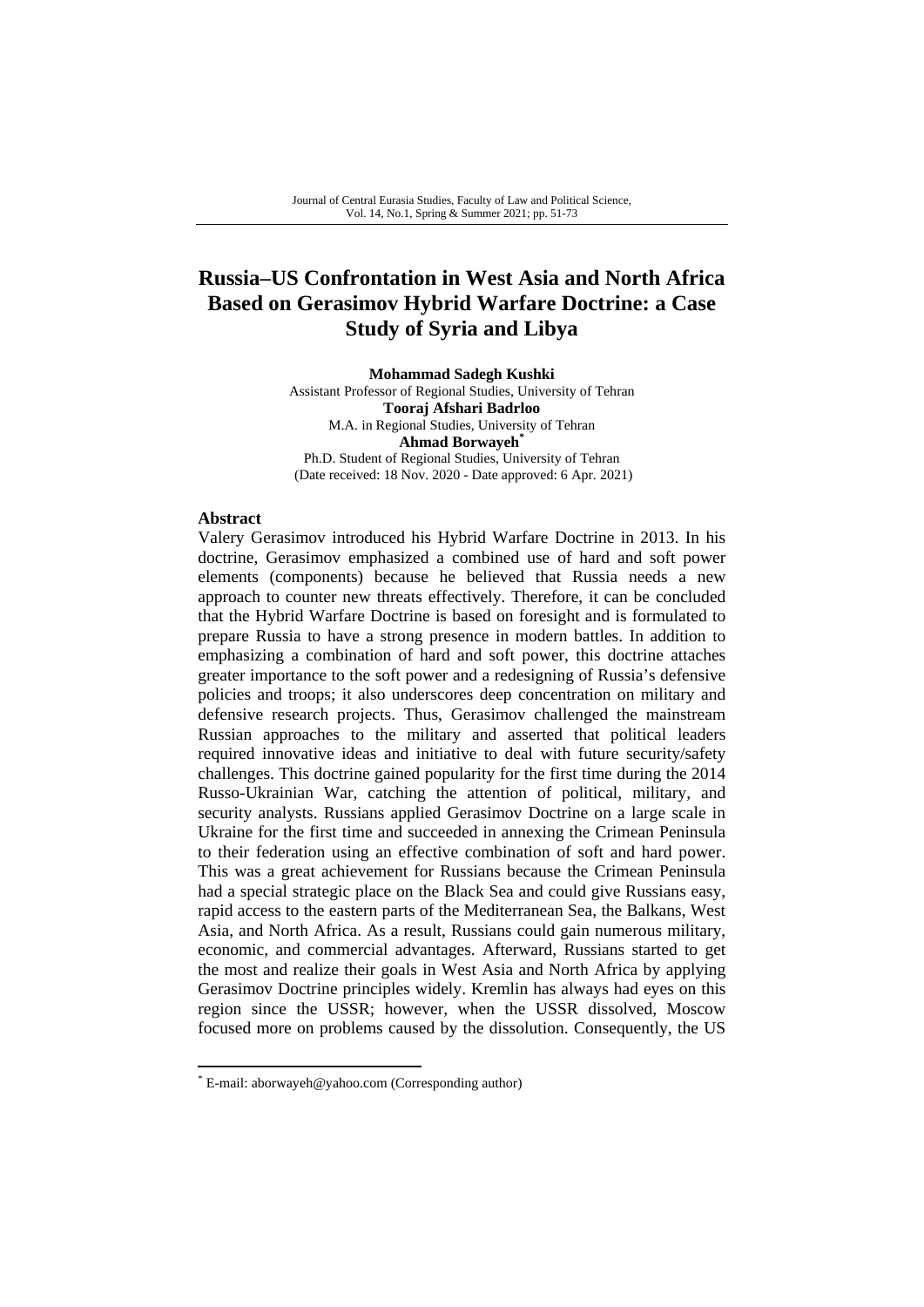seized the moment (used Moscow's passive policy in its favor) and expanded its sway over this strategically important region. Russia rekindled its interest in West Asia and North Africa when Vladimir Putin took office. Russians believed they could achieve their goals and protect their interests only if they had a stronger presence in the region. They saw this region as promising in terms of economy, military, politics, and security. But Moscow faced a major challenge on this path: the US, a formidable rival. Looking back to their success concerning Ukraine, Russians believed that Gerasimov Hybrid Warfare Doctrine was the best tool to achieve their goals. Therefore, when they decided to intervene in the Syrian Crisis on the pretext of inhibiting terrorist activities, not only did they employ hard power, but they also used hybrid warfare elements extensively. Their success in Ukraine and events such as the Islamic Awakening made them fully aware of the importance and efficacy of soft war. Russians seemed to aim for more than a war on terrorism; they also harbored the thought of impeding the US increasing influence in Syria and the entire region. Applying Gerasimov Hybrid Warfare Doctrine in Syria, Russians gained remarkable achievements; as a result, by applying hybrid warfare elements in Libya, they resolved to challenge the US unrivaled position in the region and restore Moscow to its former glory in this oil-rich country in North Africa. In line with this, the current study addressed how Russia has used Gerasimov Hybrid Warfare principles to confront the US in this region. The data were collected through desk research and then described and explained within the research conceptual framework; the results showed that following Gerasimov Doctrine, Russia is combining the elements of hard and soft power to limit the expansion of the US influence in Western Asia and North Africa and widen its sphere of influence in the region. Russians concluded that non-linear warfare elements can enable them to pursue their ambitious geopolitical and geo-strategic policies without confrontation with the US. Even though Russia is a military superpower and its nuclear arsenal can preempt and minimize armed conflicts with the US, Russians regard Gerasimov Doctrine as a safer and more cost-effective path to their goals. In sum, considering the achievements Russia gained by applying Gerasimov Doctrine in Ukraine, Syria, and Libya, it appears that it is expanding its capabilities in hybrid, non-linear warfare and intends to promote this type of warfare in other parts of the globe.

**Keywords:** Gerasimov, Hybrid Warfare, North Africa, Russia, The United States, West Asia.

.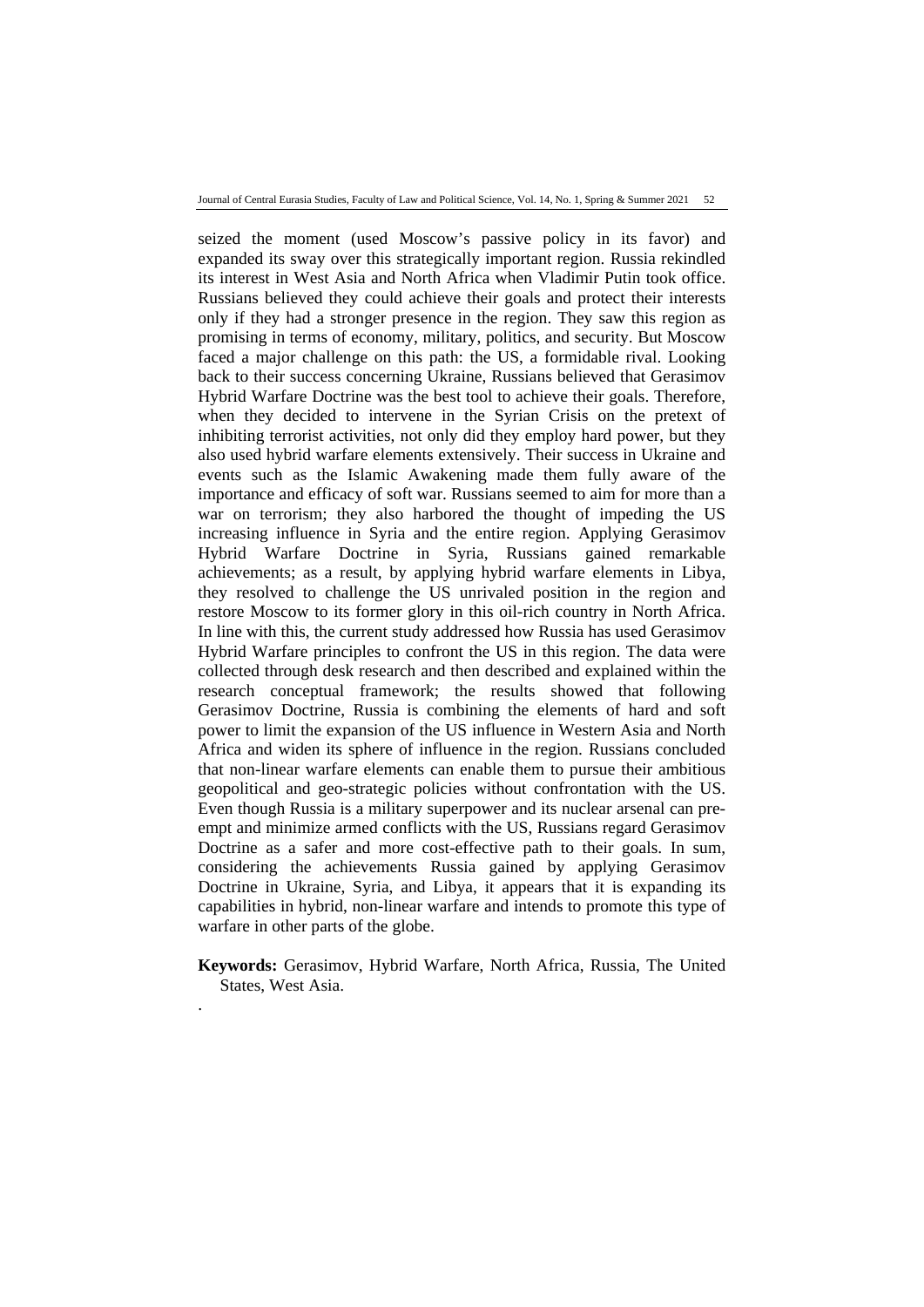# **تقابل روسيه با آمريكا در منطقة غرب آسيا و شمال آفريقا برپاية آيين جنگ هيبريدي گراسيمف (مطالعة موردي: سوريه و ليبي)**

**محمدصادق كوشكي**  استاديار مطالعات منطقهاي، دانشگاه تهران **تورج افشاري بدرلو**  دانشآموختة كارشناسي ارشد مطالعات منطقهاي، دانشگاه تهران **\* احمد بروايه** دانشجوي دكتري مطالعات منطقهاي، دانشگاه تهران

(تاريخ دريافت: -1399/08/28 تاريخ تصويب: 1400/01/17)

### **چكيده**

آيين جنگ هيبريدي گراسيمف كه اولين بار والري گراسيمف مطرح كرد، مبتني بـر دورانديـشي اسـت. اين آيين بر استفادة تركيبي از مؤلفههاي قدرت سخت و نرم تأكيد ميكند و به رهبران روسـيه گوشـزد ميكند كه بهعلت تغيير ماهيت تهديدها، بهرهمندي از تاكتيكهاي جنگ تركيبي، براي ورود روسـيه بـه عرصة نبردهاي مدرن و مقابلة مؤثر با دشمنان اين كشور اجتنابناپـذير اسـت. از سـوي ديگـر، منطقـة غرب آسيا و شمالآفريقا نيز بهدليلهاي متعدد از دوران اتحـاد شـوروي، در نظـر مـسكو از اهميـت و جايگاه خاصي برخوردار بوده است، بنابراين كرملين آيين جنگ هيبريدي گراسيمف را ابـزاري كارامـد براي مقابله با نفوذ و قدرت آمريكا و بازگرداندن جايگاه خود در اين منطقـه يافـت. بـه بـاور روسهـا گسترش دامنة حضور و نفوذ آنان در منطقة راهبردي غـرب آسـيا و شـمال آفريقـا مـيتوانـد عنـصري اثرگذار در راستاي دستيابي آنان به جايگاه يك قدرت بزرگ جهاني باشد. چگونگي بهرهمنـدي روسـيه از اصول جنگ هيبريدي گراسيمف با هدف تقابل با آمريكا در منطقة غرب آسيا و شمال آفريقا پرسشي است كه مطرح ميشود. يافتههاي اين نوشتار به شيوة اسنادي و كتابخانهاي و روش پردازش مبتنـي بـر توصيف دادهها و تبيين آنها براساس چارچوب مفهومي نوشتار، بيان ميكند كه روسيه بنابر آموزههـاي آيين گراسيمف، در پي بهكاربستن آميختهاي از مؤلفههاي قدرت سـخت و نـرم بـراي مقابلـه بـا نفـوذ آمريكا در غرب آسيا و شمال آفريقا و در مقابل گسترش دامنة حضور و نفوذ خود در اين منطقه است.

> **واژگان اصلي**  آمريكا، جنگ هيبريدي، روسيه، شمال آفريقا، غرب آسيا، گراسيمف.

E-mail: aborwayeh@yahoo.com مسئول نويسندة\*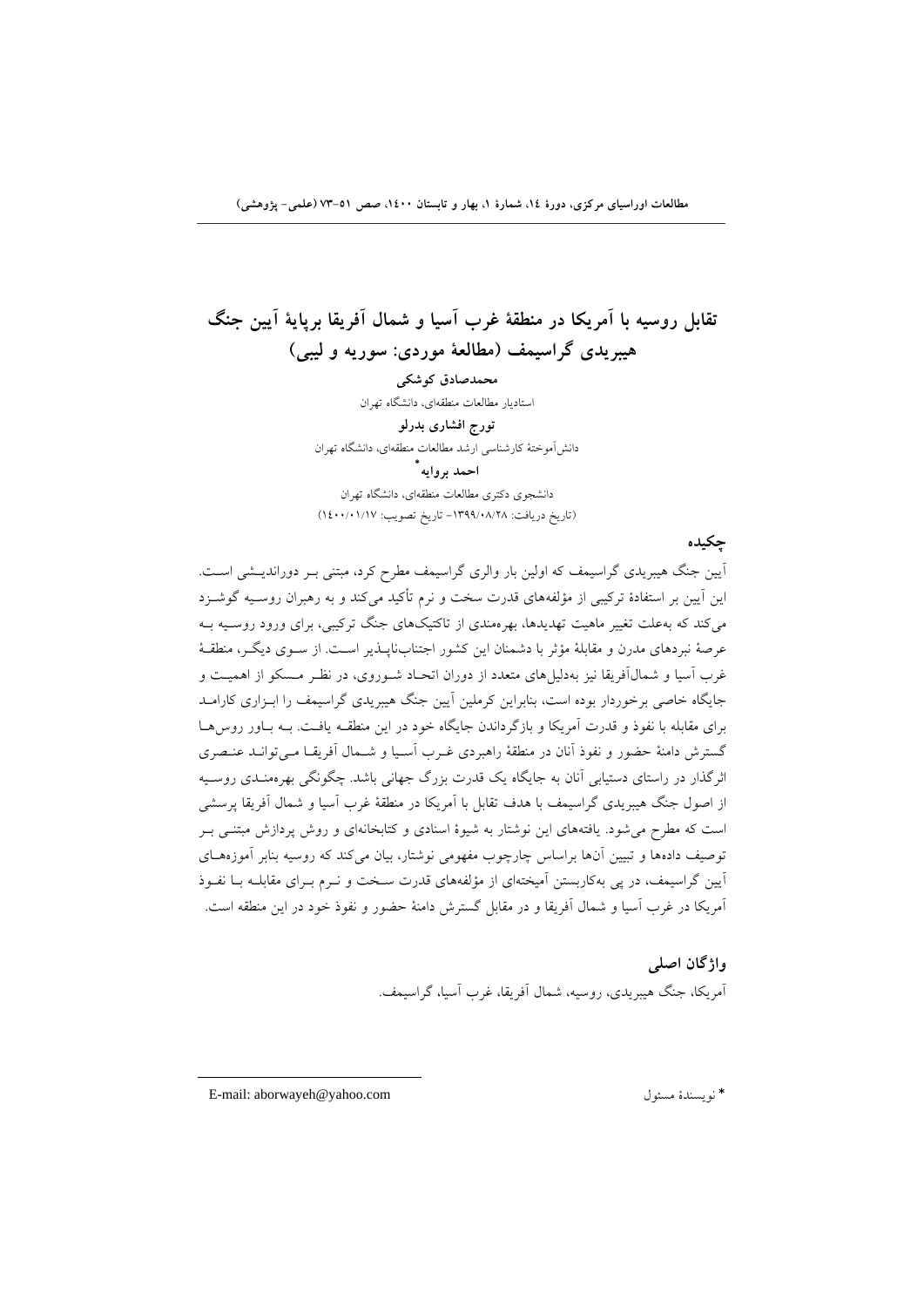موقعيت ويژة ژئواستراتژيك و ژئوپليتيك منطقة غرب آسيا و شمال آفريقا بهگونهاي اسـت كـه همواره آن را در كانون توجه قدرتهاي بزرگ جهاني همچون روسيه و آمريكا قرار داده است (543 2020: ,Mohammed(. در اين ميان شكلگيري رقابت روسيه و آمريكـا در ايـن منطقـه، ريشه در دوران جنگ سرد دارد. مسكو بعد از فروپاشي اتحاد شوروي وارد دوران انفعال شد و ترجيح داد بر مشكلات فراوان خود در حوزههاي مختلف تمركز كنـد، ولـي بـا رويكارآمـدن پوتين و تلاش او براي احياي جايگاه روسيه بهعنوان قدرت بزرگ جهاني، منطقة غرب آسيا و شمال آفريقا دوباره مورد توجه مقامهاي كـرملين قـرار گرفـت (17 2019: ,Katz(. از ايـنرو، روسها بار ديگر تصميم گرفتند دامنة حضور و نفوذ خود در ايـن منطقـه را گـسترش دهنـد. بهتبع آن وارد عرصة رقابت با دنياي غرب و بهويژه آمريكا در منطقة غرب آسيا و شمال آفريقا شدند (546 2020: ,Mohammed(. از سوي ديگر، با پيدايش موج بيداري اسلامي در برخي از كشورهاي منطقه، مسكو آن را بهمنزلة تكرار تجربـة رخـداد انقـلابهـاي رنگـي در برخـي از كشورهاي استقلاليافته از شوروي براورد كـرد. مـسكو ايـن رويـددها را نتيجـة مداخلـههـاي خارجي و با هدف ازميانبرداشتن متحدان روسيه در منطقه و تـسري بـيثبـاتي و نـاآرامي بـه كشورهاي حوزة اوراسيا و سرانجام داخل روسيه تحليل كـرد (340 2018: ,Barmin(. نگرانـي روسيه در اين رابطه، زماني تشديد شد كه هزاران نفر از اتباع روس براي پيوستن به گروههـاي تروريستي به عراق و سوريه رفتند، زيرا بيم آن ميرفت كه اين جنگجويان بازگردند و امنيـت ملي اين كشور را به خطر اندازند؛ اين در حالي است كـه مقـامهـاي كـرملين دنيـاي غـرب را مسئول بروز اين بحران ميدانند و به اين سبب همـواره آنـان را سـرزنش مـيكننـد ( ,Jensen 268 2018:). روسيه براي حفظ امنيت ملـي خـود، ضـمن اسـتقبال از آيـين جنـگ هيبريـدي گراسيمف، به استفادة تركيبي از ابزارهاي نظامي و غيرنظـامي در منطقـة غـرب آسـيا و شـمال آفريقا روي آورد (8 2019: ,Gvosdev(. در همين زمينه، ميتـوان پيوسـتهسـازي شـبه جزيـرة كريمه به خاك روسيه در مناقشههاي اوكراين در سال 2014 را نمايشي آشكار از ظرفيتهـا و قابليتهاي جنـگ هيبريـدي روسـيه دانـست (30-31 2016: ,Bartles(؛ بنـابراين موفقيـت در پيوستهسازي كريمه، مقامهاي كرملين را بر آن داشت تا از آموزههاي جنگ تركيبي براي مقابله با دنياي غرب و بهويژه آمريكا در منطقة غرب آسيا و شمال آفريقا نيز بهره ببرند كه نمونههاي آن را در سوريه و ليبي مي بينيم (4-4 :Mulroy and Oehlerich, 2020).

### **پيشينة پژوهش**

چه در منابع فارسي و چه در منابع انگليسي منبعي وجود ندارد كه بهصورت جامع و كامـل بـه موضوع اين نوشتار توجه كرده باشد. محمدرضا تخـشيد و مرتـضي شـجاع (1398) در مقالـة

**مقدمه**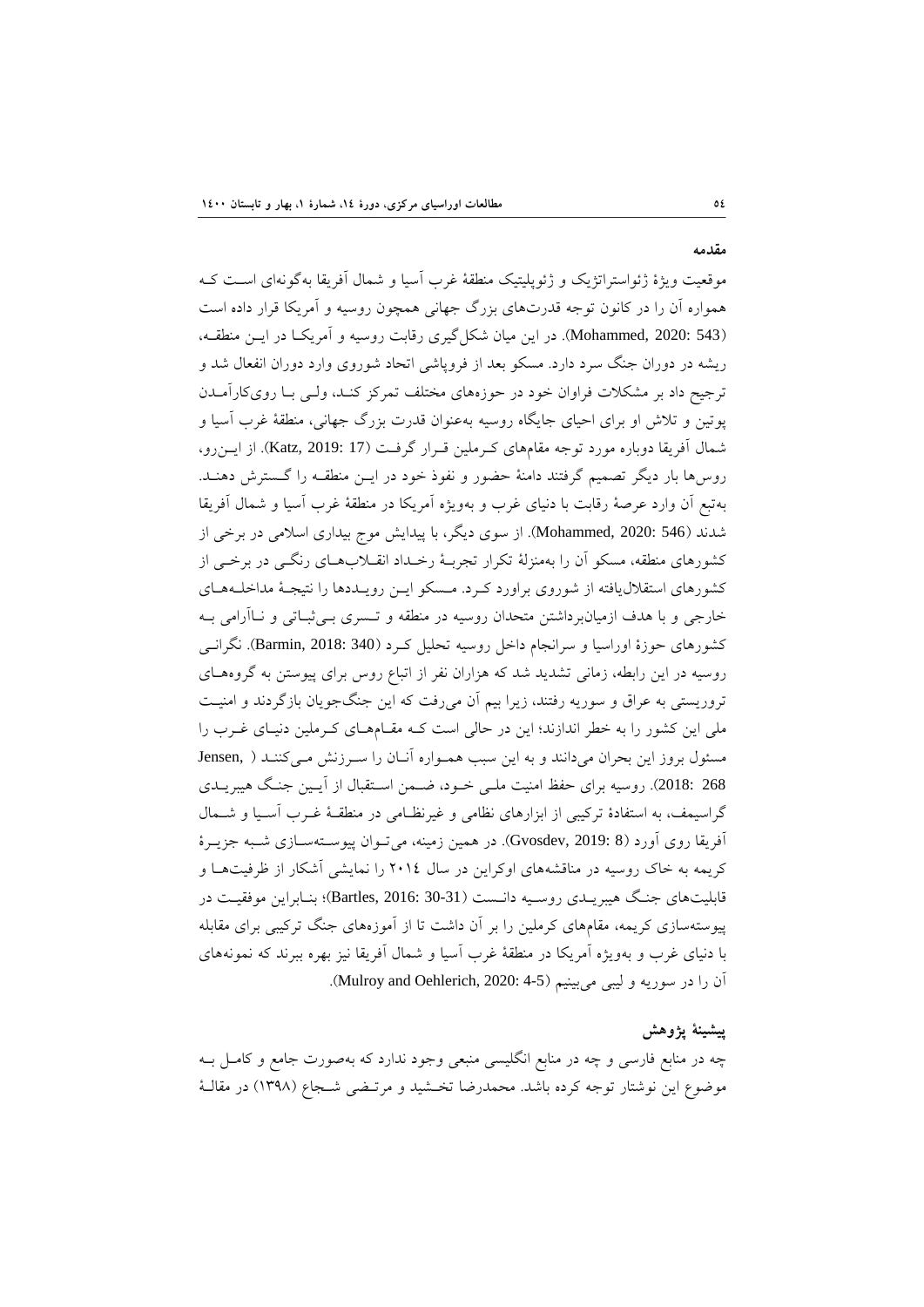«حفظ قلمرو نفوذ؛ تبييني بر سياست خارجي روسيه در برابر بحران سـوريه» فقـط دليـلهـاي دخالت روسيه در بحران سوريه را بررسي كردهاند. داوود كياني و زهره خانمحمـدي (1396) در مقالة «سياست خاورميانهاي روسيه در سالهاي 2011 تـا 2015 (بـا تأكيـد بـر كـشورهاي عربي)» فقط تأثير رويدادهايي چون بيداري اسلامي و بحران سوريه بـر سياسـتهـاي روسـيه نسبت به منطقة غرب آسيا و شمال آفريقا را بيان كـردهانـد. احمـد رشـيدي (1398) در مقالـة «معماوارگي گفتمان قدرت نرم روسيه» فقط به برخي از مؤلفههاي قـدرت نـرم روسـيه اشـاره كرده و در قسمتي نيز بعد رقابتجويانة قدرت نرم اين كشور را مورد توجـه قـرار داده اسـت. شايد در ميان مقالههاي فارسي، فقط عليرضا ثمودي پيلهور (1398) در مقالة «حـوزة اخـتلاف ميان روسيه و غرب در دورة چهارم رياستجمهوري پوتين» بسيار محـدود بـه مبحـث جنـگ هيبريدي پرداخته است؛ ولي در اين مقاله فقط بخش كوتاهي به توجه دولت پوتين به اسـتفاده از ابزارهاي جنگ هيبريدي و نگرانيهاي غرب در اين حوزه اختصاص داده شده است.

در ميان منابع انگليسي نيز منبعي وجود ندارد كه به تنهايي، بهشكل جامع و مفـصل مـسئلة تقابل آمريكا با روسيه در منطقة غـرب آسـيا و شـمال آفريقـا را براسـاس مؤلفـههـاي جنـگ هيبريدي گراسيمف بررسي كرده باشد. براي نمونه، در كتاب مجموعه مقالـههـاي «روسـيه در خاورميانه» (2018) كه بنياد جيم استون منتشر كرده است، بر تقابل روسيه با آمريكـا در منطقـة غرب آسيا و شمال آفريقا براسـاس برخـي از مؤلفـههـاي جنـگ هيبريـدي چـون اسـتفاده از شركتهاي نظامي خصوصي اشاره شده است، اما بهشكل جامع به همة مؤلفههـا توجـه نـشده است. اين كمبود در كتاب «سياستهاي خاورميانـهاي روسـيه» (2018) كـه انتـشارات روتلـج چاپ كرده نيز مشهود است، چرا كه در اين كتاب نيز فقط به بهـرهمنـدي روسـيه از برخـي از ابزارهاي جنگ هيبريدي آنهم در برخي از كشورهاي منطقه مانند ليبي اشاره شده است.

### **چارچوب مفهومي**

آيين جنگ هيبريدي گراسيمف<sup>1</sup> مفهومي حاكميتي است كه بر آميختن مؤلفههاي قدرت سخت و نرم تأكيد دارد و تلاشي است در راستاي توسعة يك مفهوم عملياتي بهمنظور مقابلة روسيه با دنياي غرب و بهويژه ايالات متحد آمريكا. به باور گراسيمف در عصر حاضر مرز ميان جنگ و صلح مبهم و نامشخص است، چرا كه ديگر دولتها بهصورت رسمي به يكديگر اعلان جنـگ نميكنند و بهتبع آن قوانين جنگ نيـز تغييـر كـرده اسـت. همـين مـسئله اسـتفادة يكپارچـه از نيروهاي نظامي و غيرنظامي را ضروري ساخته است (3 :3blein, 2015). از ايـن(و، گراسـيمف

<sup>.</sup>1 آيين گراسيمف را اولين بار والري گراسيمف، رئيس ستاد كل نيروهاي مسلح روسيه و معاون اول وزيـر دفـاع اين كشور در مقالهاي در ٢٧ فوريهٔ ٢٠١٣، با عنوان «ارزش علم در دورانديــشي: چـالشهـاي جديــد، لـزوم تجديدنظر در شكلها و روشهاي مبارزه» منتشر كرد (30 2016: ,Bartles(.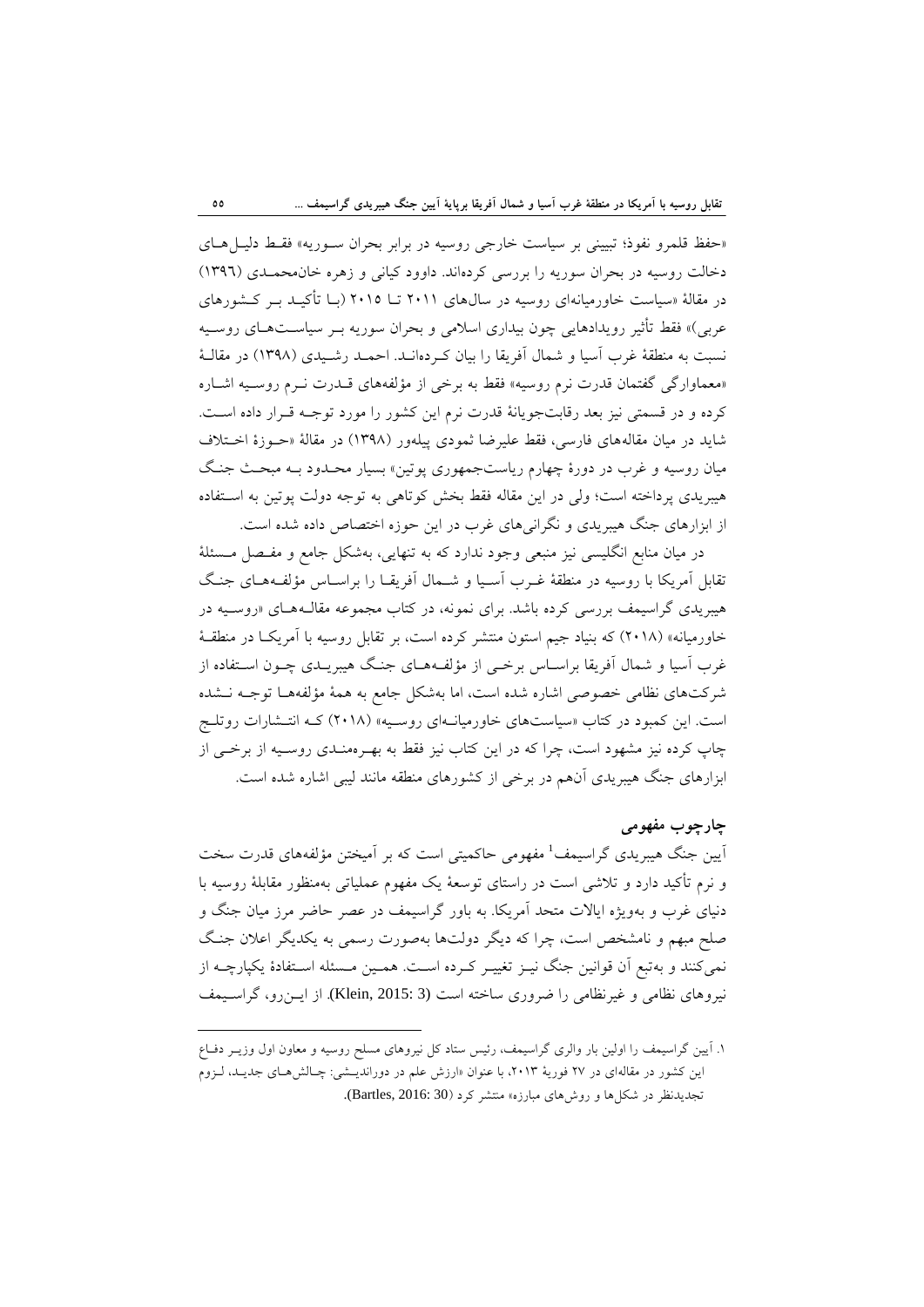در قالب آموزههاي جنگ هيبريدي خود، در كنار توجه بر مؤلفههاي قدرت سخت به ابزارهاي قدرت نرم چون استفاده از نيروهاي عمليات ويژه و شركتهاي نظامي خـصوصي و همچنـين بهرهمندي از ابزارهاي رسانهاي و فضاي سايبري نيز تأكيد ميكنـد، چـرا كـه آيـين گراسـيمف بيشتر رويكردي چريكي و پارتيزاني است كه علاوه بر تمركز بر نقاط ضعف دشمن و دستيابي بـه هـدفهـاي مطلـوب بـا اسـتفاده از بـهكـارگيري تاكتيـكهـايي جديـد و نـوين، درپـي بهحداقلرساندن احتمال رويارويي مستقيم نظـامي نيـز هـست. البتـه بـا اينكـه گراسـيمف در آموزههاي خود بر استفادة تركيبي از مؤلفههاي قدرت سخت و نرم تأكيد ميكند، بر ايـن بـاور است كه نقش ابزارهاي نرم براي دستيابي به هدفهاي سياسي، راهبردي و ژئوپليتيك افـزايش يافته و در بسياري از موارد كارايي آنها از مؤلفههـاي قـدرت سـخت و اسـتفاده از نيروهـاي نظامي منظم نيز فراتر رفته است (56 :Renz and Smith, 2016). علت اين رويكرد گراسـيمف را ميتوان در رصد برخي از تحولها، همچون بيداري اسلامي و پيبردن به نقش تعيـينكننـدة ابزارهايي چون فضاي مجازي، شبكههاي ماهوارهاي و اينترنت ريشهيابي كرد. با ايـن شـرايط، مجزاكردن آموزههاي جنگ هيبريدي گراسيمف از مؤلفههـاي قـدرت سـخت خطـايي جـدي است؛ قدرت سخت و توان نظامي در جنگ تركيبي موردنظر گراسيمف جايگـاهي شـاخص و بارزي دارد. شايان توجه اينكه با مطرحشدن آيين جنگ هيبريدي گراسيمف، مقامهاي كـرملين نيز به اين باور رسيدهاند كه با استفاده از آموزههاي جنگ غيرخطي نه تنها ميتوان بـهصـورت مؤثرتري از ظرفيتهاي رزمي دشمن كاست (2016 ,Hodge and Others)، بلكـه مـي تـوان از اين آموزهها براي تجديدنظر و نوسازي ساختار نيروهاي نظامي نيز بهره جست. بهدنبال آن بـر چالاكي و جابهجايي سريع نيروها، امكانات و همچنين اسـتفاده از نيروهـاي عمليـات ويـژه و استفاده از عمليات اطلاعاتي گسترده تأكيد كرد (2017 ,Mckew(. در ادامه بـا بيـان نمونـهاي، ابعاد جنگ هيبريدي روسيه عليه برخي از كـشورهاي هـدف چـون آمريكـا را بيـشتر تـشريح مي كنيم.

در پژوهشي براي ارزيابي كمي توان مداخلة روسيه در زمينـههـاي اجتمـاعي، اطلاعـاتي و نظامي در برخي از كشورها چـون آمريكـا، انگلـيس و اوكـراين و همچنـين تـوان پاسـخ ايـن كشورها به اقدامهاي تركيبي و غيرخطي روسيه، به هر يك از موارد نـام بـرده شـده، در دامنـة عددي 1 تا 4 نمره داده شده است. در اين زمينه، در نمودار 1 و جدول 1 امكان مداخلة روسيه در قالب آموزههاي جنگ هيبريدي و در جدول 2 و نمودار 2 امكـان پاسـخگـويي كـشورهاي هدف قيد شده است (82-83 2019: ,Malm(.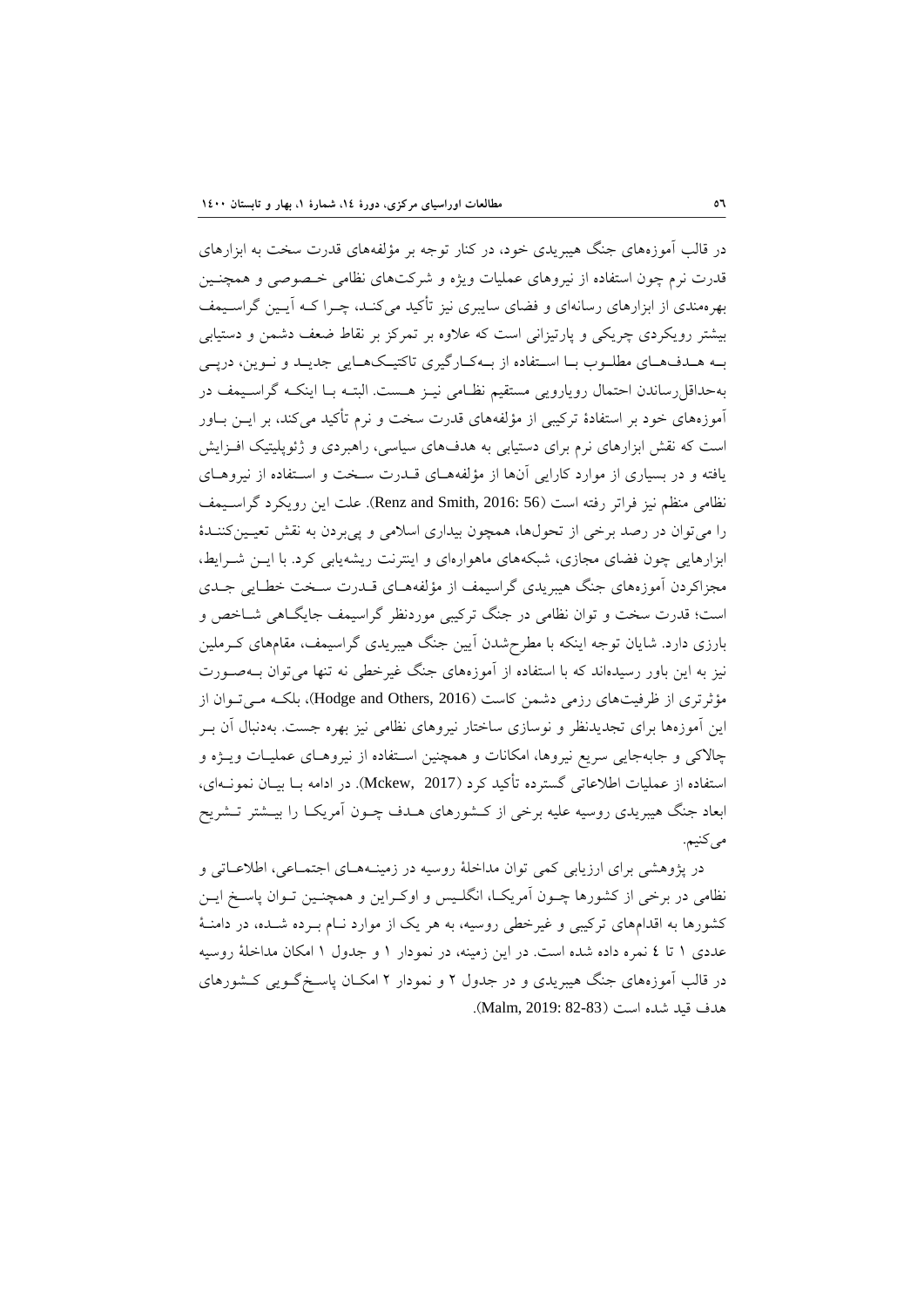

**نمودار :1 امكان مداخلة روسيه در كشورهاي هدف براساس آموزههاي جنگ هيبريدي**

Source: Malm, 2019: 84.

### **جدول :1 ارزيابي كمي امكان مداخلة روسيه در كشورهاي هدف بر اساس آموزههاي جنگ**

| هيبريدي               |       |          |         |          |  |  |
|-----------------------|-------|----------|---------|----------|--|--|
| ميانگين               | نظامى | اطلاعاتى | اجتماعى |          |  |  |
| $\lambda$ , $\lambda$ |       |          |         | آمريكا   |  |  |
| ٥، ٢                  | w     | ٥، ٢     |         | انگلستان |  |  |
|                       |       |          |         | اوكراين  |  |  |

Source: Malm, 2019: 84.

**نمودار :2 امكان پاسخ كشورهاي هدف به مداخلههاي روسيه براساس آموزههاي جنگ هيبريدي**



Source: Malm, 2019: 85.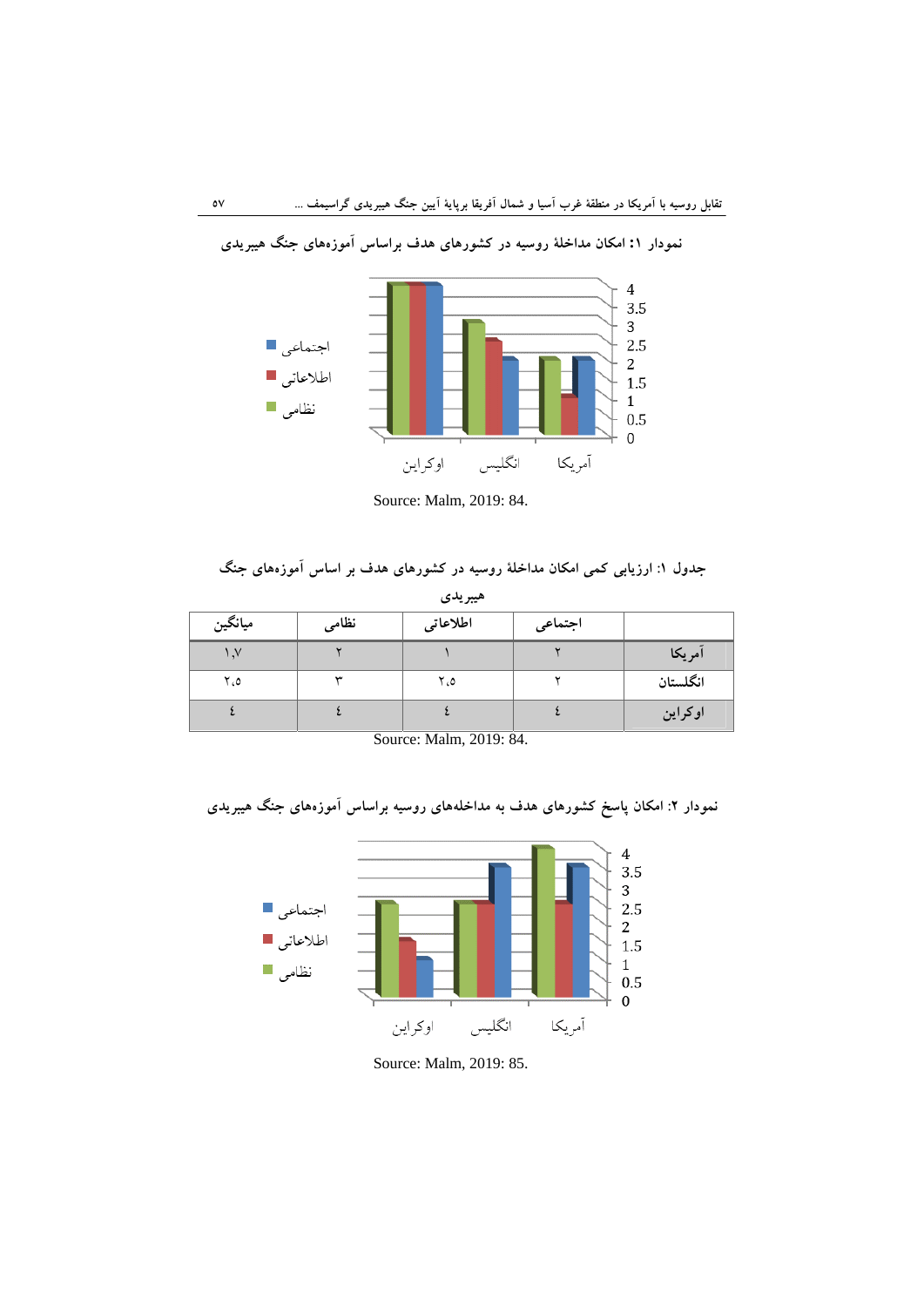## **جدول :2 ارزيابي كمي امكان پاسخ كشورهاي هدف به مداخلههاي روسيه براساس آموزههاي**

| ميانگين                          | نظامى | اطلاعاتى | اجتماعي      |          |  |  |
|----------------------------------|-------|----------|--------------|----------|--|--|
| ٣٫٣                              |       | ٥, ٢     | ٥.٣          | أمريكا   |  |  |
| $\Lambda_{\mathfrak{s}}\Upsilon$ | 0.5   | 0.7      | $\circ \tau$ | انگلستان |  |  |
| $V_{c}$                          | 0.7   | 0.1      |              | اوكراين  |  |  |
| Source: Malm, 2019: 85.          |       |          |              |          |  |  |

**جنگ هيبريدي** 

همانگونه كه ميبينيم، روسيه در قالب آموزههاي جنگ تركيبي گراسيمف، در ميان كـشورهاي هدف كمترين امكان مداخله را در آمريكا داشته و از سويي آمريكا بيشترين ظرفيت پاسخگويي به اقدامهاي روسيه را دارد. در اين نوشتار مؤلفههايي چون حملة سايبري به كشورهاي هـدف و تلاش براي ايجاد ازهمگسيختگي اجتماعي و تقابل مـستقيم و غيرمـستقيم نظـامي از سـوي روسيه مطالعه و بررسي و نمرهداده شده است. در بخش نظامي، عامل تقابـل سـربازان شـركت نظامي خصوصي واگنـر بــا نيروهــاي دموكراتيــك ســوريه<sup>1</sup> و نيروهــاي آمريكــايي در اطــراف ديرالزور سوريه بهعنوان يكي از مؤلفههاي اصلي در نظر گرفته شده است. در اثر اين درگيـري نظامي دهها نفر از سربازان واگنر كشته شدند، ولي چون روسها به كشتهشدن شهروندان خود واكنش خاصي نشان نداند، در رابطه با مؤلفة نظامي، آمريكا بيشترين نمـره را در زمينـة پاسـخ نظامي و كمترين نمره را در زمينة آسيبپذيري در اين حـوزه، در چـارچوب سـازوكار جنـگ تركيبي روسيه دريافت كرده است (85-86 2019: ,Malm(.

**ريشهيابي آيين جنگ هيبريدي گراسيمف** آيين جنگ هيبريدي گراسيمف ريشه در برخي از آموزههايي دارد كه پيش از وي مطرح شـده و در واقع گراسيمف تلاش كرده است آن آموزهها را بنابر تهديدهاي امنيتـي و نظـامي جديـد روزآمد كند. در ادامه اين موضوع را تحليل و بررسي ميكنيم.

2 **.1 آيين پريماكف** آيين پريماكف بهدنبال بازيابي قدرت روسيه بعد از دوران فروپاشي اتحاد شوروي و در پي آن تبديل اين كشور به يك قدرت بزرگ جهاني است. پريماكف بر اين باور بود كه جهان در حال حركت بهسوي يك سيستم چندقطبي است و روسـيه بايـد در ايـن پيكربنـدي جديـد از نظـم

 1. The Syrian Democratic Forces (SDF)

<sup>2.</sup> Primakov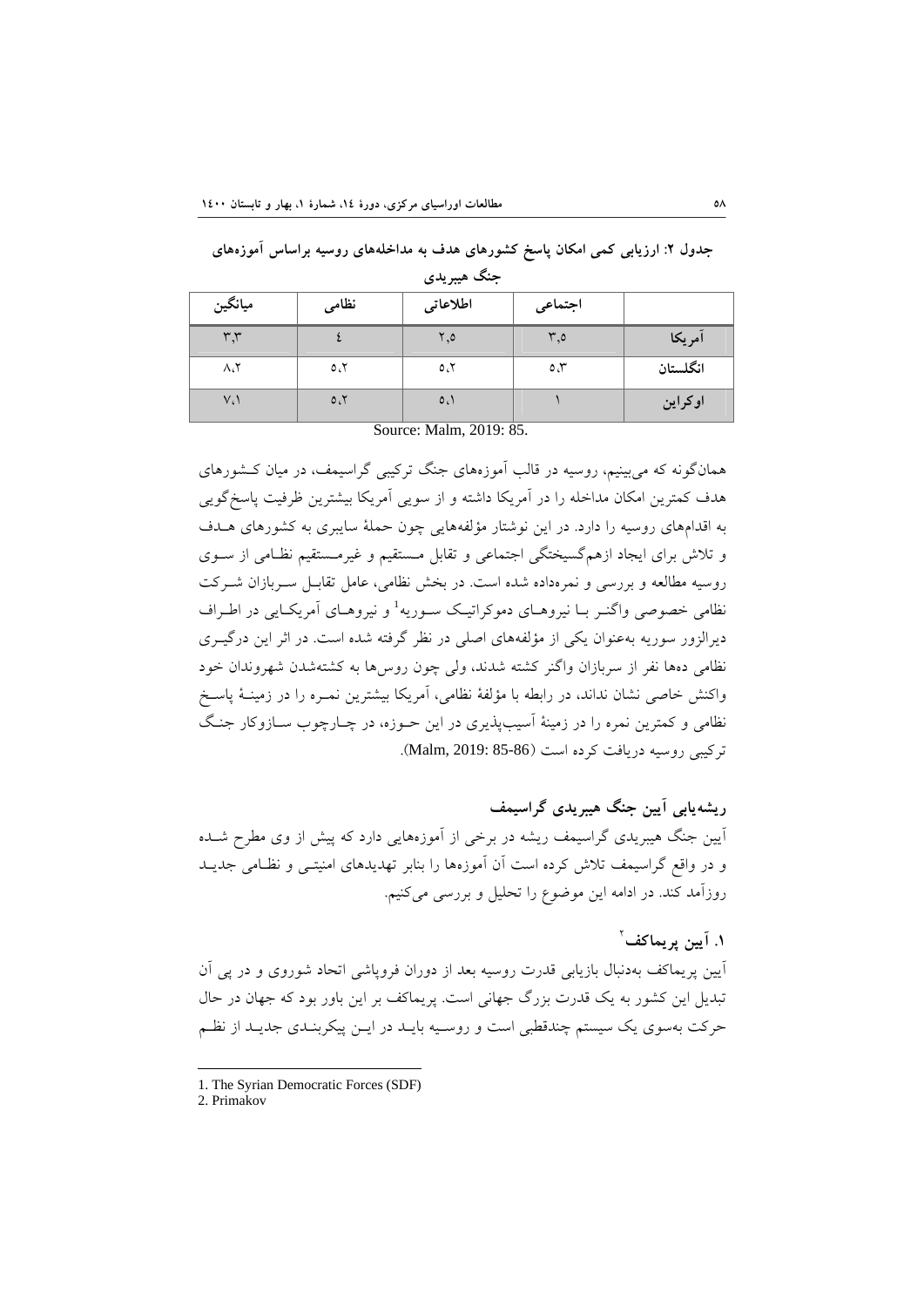جهاني، خود به رهبري يكي از قطبها دست يابد، نه اينكه وابسته به يك قطب خـاص باشـد. جهان چندقطبي مدنظر پريماكف مبتني بر جلوگيري از تسلط آمريكا بر مناطق مختلف جهان و محدودكردن تلاشهاي اين كشور بهمنظور پشتيباني از فرايند دموكراتيكسازي مورد نظر خود در ديگر كشورها است. در حقيقت آيين پريماكف، جهان تكقطبي زيرسلطه و رهبري ايـالات متحد آمريكا را براي مسكو نميپـذيرد و هژمـوني ايـن كـشور بـر منـاطق مختلـف جهـان را برنميتابد؛ بنابراين بر اساس اين رويكرد، پريماكف معتقد بود مقابله با پيمان آتلانتيك شـمالي (ناتو)، بايد به يكي از اصول اساسي سياست خارجي روسيه تبديل شـود (2018 ,Galeotti(. از اينرو، مقامهاي كرملين بر مبناي آموزههاي پريماكف دستيابي به برتري و نفوذ در منطقة غرب آسيا و شمال آفريقا را از عامل هاي تأمين كنندهٔ ثبات داخلي اين كشور دانسته و ايـن منطقـه را منطقهاي مهم و حساس در راستاي دستيابي به بلنـدپروازيهـاي ژئوپليتيـك و ژئواسـتراتژيك خود ميدانند. برخي از اقدامهاي روسيه همچـون مداخلـه در بحـران سـوريه را مـيتـوان در چارچوب آيين پريماكف نيز تحليل كرد (29-31 2018: ,(b (Blank(.

**.2 مقايسه آيين پريماكف با آيين گراسيمف**

| آيين گراسيمف                                            | آيين پريماكف                                      |
|---------------------------------------------------------|---------------------------------------------------|
| ۱. تلاش برای توسعهٔ یـک مفهــوم عملیــاتـی بــهمنظــور  | ۱. روسیه باید بهعنـوان بــازیگر فعــال در عرصــهٔ |
| رویارویی با جهان غرب و بهویژه آمریکا                    | بین الملل مطرح شود و سیاست خـارجی مـستقل          |
|                                                         | داشته باشد.                                       |
| ۲. تارشدن مرز میان جنگ و صلح و درگیــری دائمــی،        | ۲. نپذیرفتن جهان تکقطبی به رهبـری آمریکـا و       |
| فراتر از مرزهای جنگ و صلح                               | تلاش برای دستیابی به جهانی چندقطبی                |
| ۳. تلفیق ابزارها و عناصر قدرت سخت و نرم در قالـب        | ۳. مخالفت با گــسترش پیمــان اّتلانتیــک شــمالی  |
| جنگ هیبریــدی ترکیبیــی یــا غیرخطــی بــا تأکیــد بــر | (ناتو)                                            |
| ابزارهای نرم                                            |                                                   |
| ٤. تأکید بر ویژگیهای منحصربهفرد هر جنگ                  | ٤. تأکید بر تلاش روسیه برای دستیابی به جایگاه     |
|                                                         | یک ابرقدرت و بازگرداندن قدرت اتحاد شوروی          |
| ۵. تأکید بر بــازطراحی و تجدیــد ســاختارهای دفــاعی    |                                                   |
| روسیه برای مهیـاکردن ایــن کــشور بــرای چــالش،هــای   |                                                   |
| امنیتی و نظامی أینده                                    |                                                   |

**جدول 3 : مقايسة مؤلفههاي تأكيدشده در آيين پريماكف با آيين گراسيمف**

Source: Rumer, 2019: 5.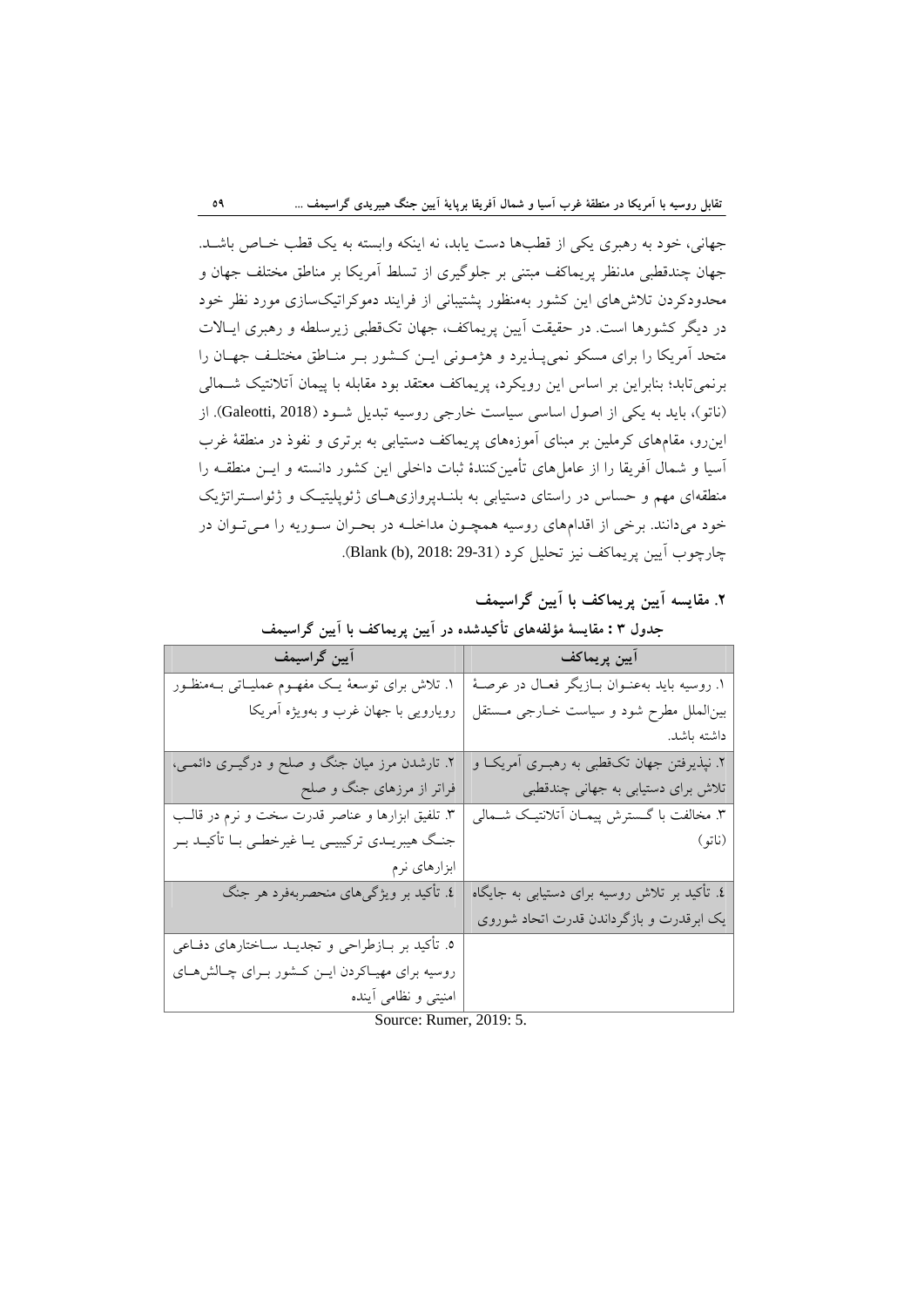1 **.3 آيين ماسكيرُوكا**

آيين ماسكيروكا مشتمل بر مجموعهاي از تاكتيكها، اقدامها و روشهاي مخفيانه بود كه ارتش سرخ شوروي از آنان براي واردآوردن ضربه به دشمنان خود بهره ميبرد. آموزههاي ماسكيروكا در طول جنگ جهاني دوم در بسياري از موارد براي شوروي راهگشا بـود و مفهـوم اصـلي آن مبتني بر استفاده از عمليات اغنا و فريب، خرابكـاري، جاسوسـي، تبليغـات و عمليـات روانـي است (1 2015: ,Roberts(. در واقع، ماسكيروكا مجموعهاي از فرايندهاي طراحـيشـده بـراي گمراهـي و سـردرگمي دشـمنان بـود (10 2002: ,Janiczek(. اتحـاد شـوروي بـا اسـتفاده از آموزههاي ماسكيروكا تلاش ميكرد اقدامهاي مخفيانة خـود را طراحـي، پـشتيباني و عمليـاتي كند. به اين ترتيب و با بهرهمندي از اصل فريب، مسكو امكان انكار اقدامهاي پنهـاني خـود را نيز پيدا مي كرد (26 :Russia's Hostile Measures, 2020). امروز آموزههاي ماسكيروكا بهشكلي جديد و بهروزشده و در قالب مؤلفههاي جنگ هيبريدي گراسيمف مشتمل بر حملههاي سايبري، جنگ اطلاعاتي، استفاده از نيروهاي مخفي و عمليات ويژه و همچنين گـروههـاي شـبهنظـامي (1 2015: ,Roberts (همچون نيروهاي واگنر ديده ميشود؛ چرا كه همة آنها بـهنـوعي امكـان استفادة همزمان از سازوكار عمليات فريب با هدف آسيبرساندن و كاستن از ظرفيت مبارزاتي دشمنان و انكارپذيري را براي مسكو فراهم ميكند (307 2018: ,Sukhankin(.

> **مؤلفههاي مورد تأكيد آيين جنگ هيبريدي گراسيمف .1 جنگ اطلاعاتي و رسانهاي**

از سپتامبر 2000 و در پي تصويب آيين امنيت اطلاعات در روسيه، مـسكو بـا تلاشـي مـستمر بهدنبال ارتقاي ظرفيتهاي خود در عرصة نبردهاي اطلاعاتي و رسانهاي بوده است، چرا كه به باور مقامهاي كرملين افزايش توانمنديها در اين حـوزه بـهمنظـور عملكـرد موفـق در عرصـة نبردهاي نوين، امري حياتي است. البته علت اهميت روزافزون نبرد رسانهاي بـراي روسهـا را ميتوان در بروز رويدادهايي چون آغاز موج بيداري اسلامي نيز دانست، زيرا روسها بـر ايـن باورند كه دولتهاي غربي و بهويژه آمريكاييها، در جهت پيشبرد سناريوهاي مورد نظر خـود و همچنين هدايت اعتراضهاي مردمي بـراي تـأمين هـدفهـايشـان، از ابزارهـاي رسـانهاي گوناگون بهره جستهاند (37 :3017 Stewart,)، بنابراين مسكو نيز عزم خود را جزم كرده است تا براي مقابله با اقدامهـاي آمريكـا در جهـت اسـتفادة گـسترده از ابزارهـاي رسـانهاي چـون شبكههاي ماهوارهاي، شبكههاي اجتمـاعي، فـضاي مجـازي، اينترنـت و فـضاي سـايبري گـام بردارد. روسيه بر اين باور است كه با كاربرد گستردة ابزارهاي اطلاعاتي ميتواند نفوذ آمريكا و

1. Maskirovka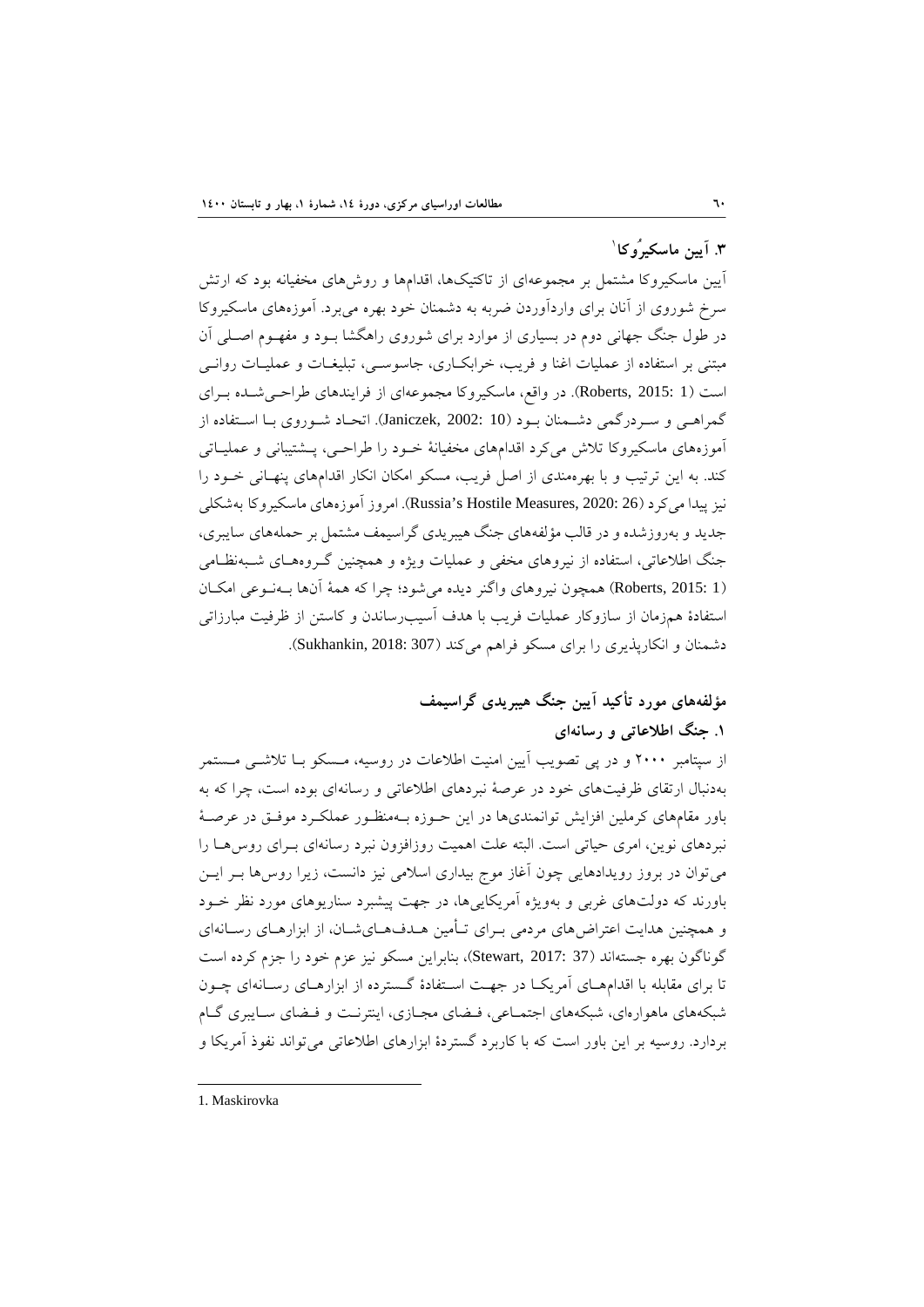متحدان اروپايياش را در مناطق مختلف جهان همچون منطقة غرب آسيا و شمال آفريقا تا حد امكان محدود كند و در مقابل، دامنة نفوذ خود را گسترش دهد (266-267 2018: ,Jensen(. به همين سبب ارتش روسيه نيز اقدام به توسعة بخشهاي نبرد اطلاعـاتي كـرده اسـت. همچنـين براي افزايش توانمنديهاي فني با هدف توليد محتواي رسانهاي و انتشار آن و همچنين ارتقاي ظرفيتهاي سايبري خود تلاش ميكند. از اينرو، بر نبرد اطلاعاتي در آيـين جنـگ هيبريـدي گراسيمف نيز تأكيد شده است؛ زيرا به عقيدة گراسيمف جنگ اطلاعـاتي مـيتوانـد بـهعنـوان ابزاري مؤثر و كارامد در جنـگ تركيبـي، در آينـده روسـيه را در عرصـههـاي نـوين نبـرد بـا دولتهاي متخاصم ياري دهد.

همچنين گراسيمف بر اين باور است كه دولتهاي غربي، بـهدنبـال گـسترش دامنـة نفـوذ رسانهاي خود در روسيه و بهتبع آن اثرگذاري بر افكار عمومي مردم اين كشور هستند تا از اين راه، زمينههاي تضعيف نظام سياسي روسيه و مداخلة نظامي در اين كشور را فراهم كننـد. ايـن مسئله بهرهمندي روسيه از ابزارهاي جنـگ اطلاعـاتي و رسـانهاي در قالـب جنـگ تركيبـي و غيرخطي را به امري اجتنابناپذير تبديل كرده است (10-12 2016: ,Giles(. والري گراسـيمف يكي از ابعاد قابل توجه در نبرد هيبريدي را جنگ سايبري ميداند و ميخواهد ارتش روسيه را بهسوي افزايش قابليتهاي سايبري، همچون افزايش توانايي هك سوق دهد. كارشناسان حوزة امنيت سايبري بر اين باورند كه از آن زمان به بعد روسيه از حملههاي سايبري بـهعنـوان يـك سلاح سياسي عليه رقباي خود همچون آمريكا بهره گرفته است (39 2017: ,Stewart(. فـضاي مجازي، ديگر مؤلفة مورد تأكيد گراسيمف در حـوزة جنـگ اطلاعـاتي و رسـانهاي، در قالـب آموزههاي جنگ تركيبي است. چرا كـه فـضاي مجـازي عرصـه را بـراي جاسوسـي، عمليـات اطلاعاتي و حتي مبارزههاي متعارف فراهم كرده است. در همان حال امكان انكارپـذيري قابـل قبولي را هم فراهم مي كند (Eronen, 2016: 6).

### **.2 اقتصاد انرژي**

انرژي يكي از بارزترين متغيرهاي حاكم بـر روابـط ميـان آمريكـا و روسـيه اسـت. بـهتبـع آن يكي از عرصههاي مهم تقابل روسيه با آمريكا در قالب جنگ غيرخطي نيز محـسوب مـيشـود (43 2017: ,Harr(. از اينرو، تسلط بر مناطق عمدة توليدكنندة نفتوگـاز در جهـان، همچـون منطقة غرب آسيا و شمال آفريقا براي هر دو كشور اهميتي راهبردي پيدا كرده است؛ بهگونهاي كه آمريكاييها كنترل بر منابع بزرگ هيدروكربني در اين منطقـه را بـه معنـاي توانـايي كنتـرل جريان جهاني انرژي ميدانند و معتقدند هر كشوري به اين توانمندي دست يابد، دستكـم در آيندة نزديك توانايي اعمال كنترل بـر اقتـصاد جهـاني را دارد. در مقابـل روسهـا نيـز تـلاش ميكنند با گسترش دامنة حضور خـود در منطقـه، از اثرگـذاري آمريكـا بـر بازارهـاي جهـاني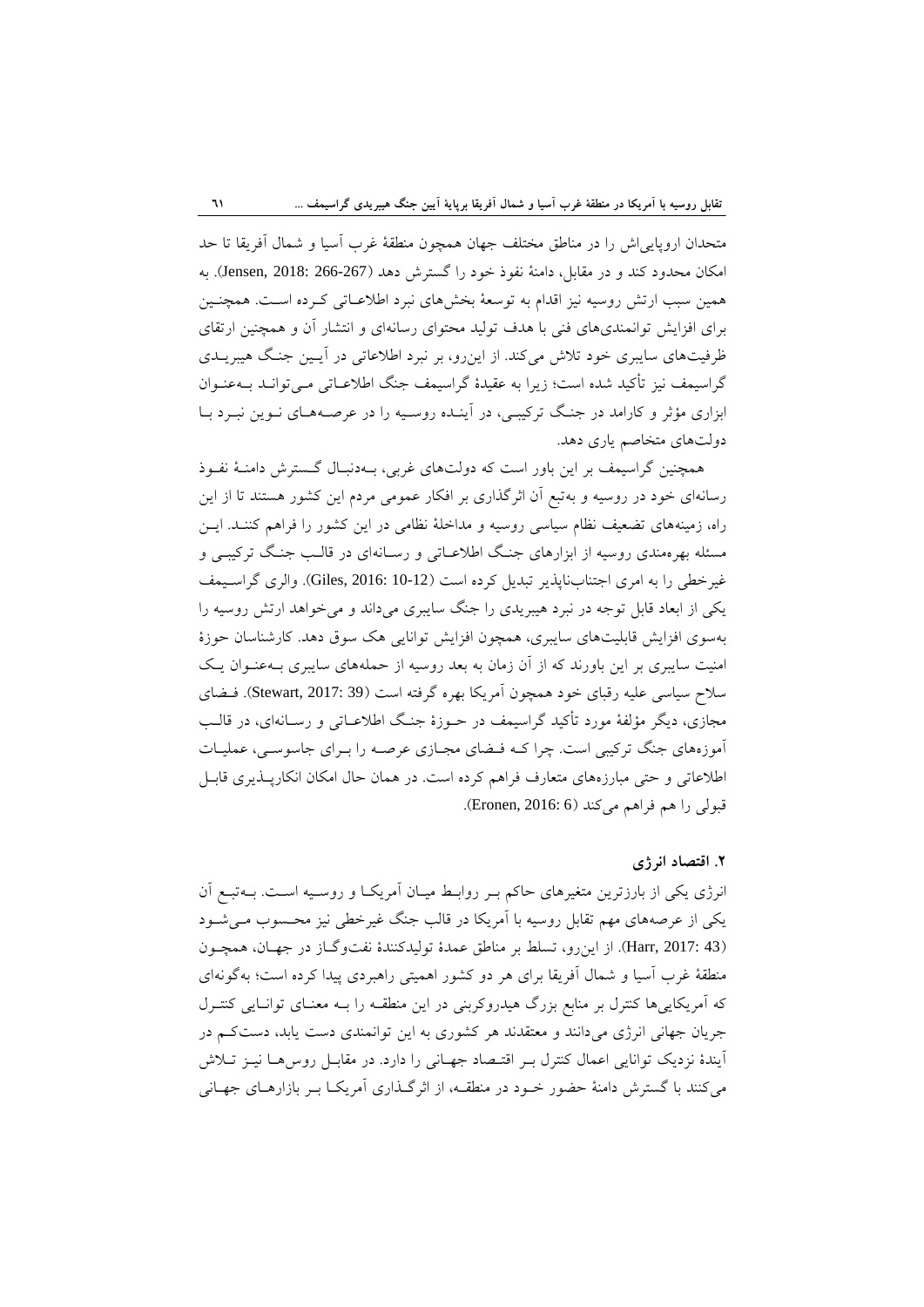نفتوگاز جلوگيري كنند، چرا كه به سبب سـهم تعيـينكننـدة منـابع هيـدروكربني در اقتـصاد روسيه، هرگونه نوسان يا افت قيمت جهاني نفتوگاز، مسكو را بـا مـشكلات جـدي روبـهرو مي كند (548 :Shamil Mohammed, 2020). ضمن اينكه با برخي اقدامهـاي آمريكـا همچـون بهدستآوردن نفت شيل'، منطقهٔ غـرب آسـيا و شــمال آفريقــا بــراي مـسكو در حــوزهٔ تقابــل هيبريدي با آمريكا در بخش اقتصاد انرژي اهميتي دوچندان نيز پيدا كرده است. روسـيه توليـد نفت شيل را توطئهاي از سوي آمريكا براي اشباع بازار انرژي از نفـت مـيدانـد كـه بـا هـدف ريزش قيمتها و واردآوردن ضربه به اقتصاد روسيه صورت ميپذيرد. روسها بر ايـن باورنـد كه ميتوانند با همكاري كشورهاي رقيب در حوزة انرژي در منطقة غرب آسيا و شمال آفريقـا، در راستاي حفاظت از اقتصاد خود از آثار افـت يـا نوسـان قيمـت نفـت و گـاز گـام بردارنـد (3520 2015: ,Overland(. البته منطقة غرب آسيا و شمال آفريقا بهدليل تأمين انرژي اروپا نيـز براي مسكو اهميت دارد، زيرا اروپا يكي از خريداران عمـدة گـاز از روسـيه اسـت. از ايـنرو، روسها تلاش ميكنند با گسترش دامنة حضور و نفوذ خود در منطقه، جريان انتقال انـرژي بـه اروپا را نيز كنترل كنند (381 Blank (a), 2018:

**.3 جايگاه دين در آيين جنگ هيبريدي گراسيمف** روسيه تلاش مـيكنـد در جهـت بهـرهمنـدي از عنـصر مـذهب در سياسـت خـارجي خـود، از مسيحيت ارتودكس بهعنوان راهكـاري بـراي دسـتيابي بـه منـافع ملـي و ارضـاي تمـايلات جاهطلبانة خود و همچنين گـسترش دامنـة نفـوذش در منـاطق مختلـف جهـان اسـتفاده كنـد (186 Kadri and Akhmetova, 2020: Kadri). روس هـا حتـي مـي خواهنـد بـا اسـتفاده از پـشتيباني كليساي مسيحيت ارتودكس، نظم جهاني را بهنفع خود تغيير دهند و اصلاح كنند. آنها بر ايـن باورند كه نظم موجود بيشتر در راستاي تأمين منافع دنياي غرب و گسترش و تثبيـت هژمـوني آمريكا بوده است و منافع آنان را تـأمين نمـيكنـد (16 2014: ,Perry and Ismael(. روسـيه از عنصر ديپلماسي مذهبي و كليساي مسيحيت ارتودكس بهعنوان يكي از ابزارهـاي قـدرت نـرم خود در حوزة جنگ هيبريدي در منطقة غرب آسيا و شمال آفريقا بهره جـسته اسـت ( Kadri 186-187 2020: ,Akhmetova and (و خود را آنچنان مدافع مـسيحيان ارتـودكس جلـوه داده است كه پيروان اين آيين در منطقه براي روسيه جايگاه خاصي قائل هستند. آنها حتي روسـيه را بهعنوان مركز اصلي ارتودكس شرقي ميپندارند. اين ويژگي بـراي روسـيه در زمينـة تقابـل ژئوپليتيك با آمريكا در منطقه بسيار اهميـت دارد. از سـويي، مقـامهـاي روسـيه معتقدنـد كـه

<sup>.</sup>1 نفت شيل با تزريق سيالاتي خاص با فشار بـالا بـه منافـذ بـين سـنگهـا در عمـق زمـين اسـتخراج مـيشـود .(Overland, 2015: 3519)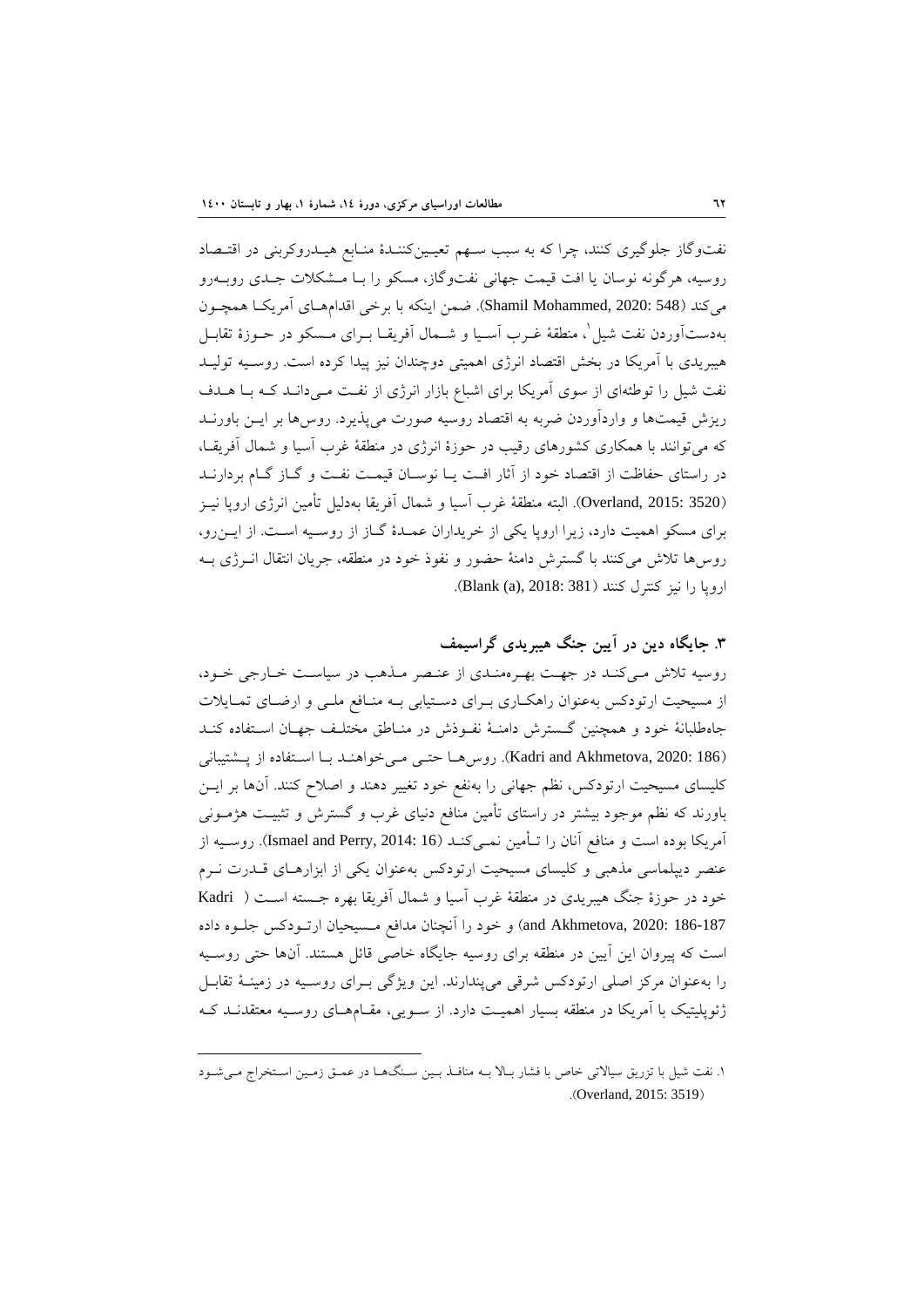مسلمانان اين كشور با مسلمانان منطقة غرب آسيا و شمال آفريقا احـساس نزديكـي و دوسـتي ميكنند. به همين دليل، روسيه ميخواهد گفتمان مذهبي خود را از قفقاز و چچن تا غرب آسيا و شمال آفريقا توسعه دهد. البته روسها پيشتر از نقش ديـن بـهعنـوان مؤلفـهاي اثرگـذار در جنگ غيرخطي، در ماجراي پيوستهسازي شبهجزيرة كريمه بهره جستهاند، بهگونهاي كه پـوتين با تمسك به كليساي مسيحيت ارتودكس براي حمايت از اقـدامهـايش در اوكـراين، كريمـه را اورشليم روسيه توصيف كرده بود (192 :1920 Kadri and Akhmetova,

### **.4 شركتهاي نظامي خصوصي**

يكي از ابزارهايي كه مقامهاي كرملين در چارچوب آمـوزههـاي جنـگ هيبريـدي گراسـيمف، تمايل زيادي به استفاده از آن دارند، بهـرهمنـدي از شـركتهـاي نظـامي خـصوصي همچـون واگنر است، زيرا بهرهمندي از نيروهايي چون واگنر، مسكو را توانا ميسازد كه بـا اقـدامهـايي محدود و كمخطر براي تأمين حداكثري هـدفهـاي نظـامي و ديپلماتيـك خـود گـام بـردارد (384 2018: ,(a (Blank(. به اين معني كه روسها با استفاده از گروههاي شبه نظامي در قالـب بهرهمندي از ابزارهاي جنگ غيرخطي، هم ميتواند در راستاي دستيابي به منافع نظامي خويش گام بردارند و هم از سياست انكار موجه<sup>ا</sup> بهرهمنـد شـوند (290 2018: Sukhankin, 2018). گفتنـي است ماهيت شركتهاي نظامي خصوصي روسي و غربي با يكديگر متفاوت هـستند. بـه ايـن معني كه در روسيه اين شركتها، موقعيتي برابر با ارتش اين كـشور دارنـد و بـهمثابـة ابـزاري كارآمد در دست دولتمردان روس محسوب مي شوند كه از آن در راستاي پيشبرد هدفهـاي سياست خارجيشان استفاده ميكنند. علاوه بر اين گراسيمف معتقـد اسـت جـداي از عرصـة سياست خارجي، استفاده از شركتهاي نظامي خصوصي و دستيابي به اصول نوين جنگهـاي پارتيزاني و چريكي ميتواند روسيه را به پيروزيهاي نظامي در ميدانهاي نبرد نوين بهويژه در مقابل آمريكا و متحدانش در قالب ناتو نيز اميدوار كند (297-299 2018: ,Sukhankin(.

<sup>.</sup>1 انكار موجه اصطلاحي است كه سازمان سيا در دهة 1960 بهكار ميبرد. به موجـب ايـن قـانون سـازمان سـيا از ارائة برخي اطلاعات به مقامها مانند رئيسجمهور دربارة برخي فعاليتهاي بـدنام خـود كـه ممكـن بـود بعدها براي آنها دردسر ساز شود يا پيامدهاي منفي داشته باشد خودداري مـيكـرد يـا اينكـه طـوري جلـوه ميداد كه انگار رئيسجمهور يا هر مقام مسئول ديگر دربارة اين فعاليتهاي بدنامكننده بياطلاع بـوده اسـت تا به اين ترتيب بعدها مورد بازخواست يا محاكمه قـرار نگيـرد. در حـالي كـه در اصـل دسـتور انجـام ايـن فعاليتهاي بدنام كننده را خود آن فرد مسئول داده بود، ولي بهواسطة قانون انكار موجه اثري از ايـن دسـتور موجود نبود تا بهعنوان مدرك عليه فرد مسئول استفاده شود. در نتيجه، اين فرد به اشتباه بيگناه تلقي ميشود .(Sukhankin, 2018: 307)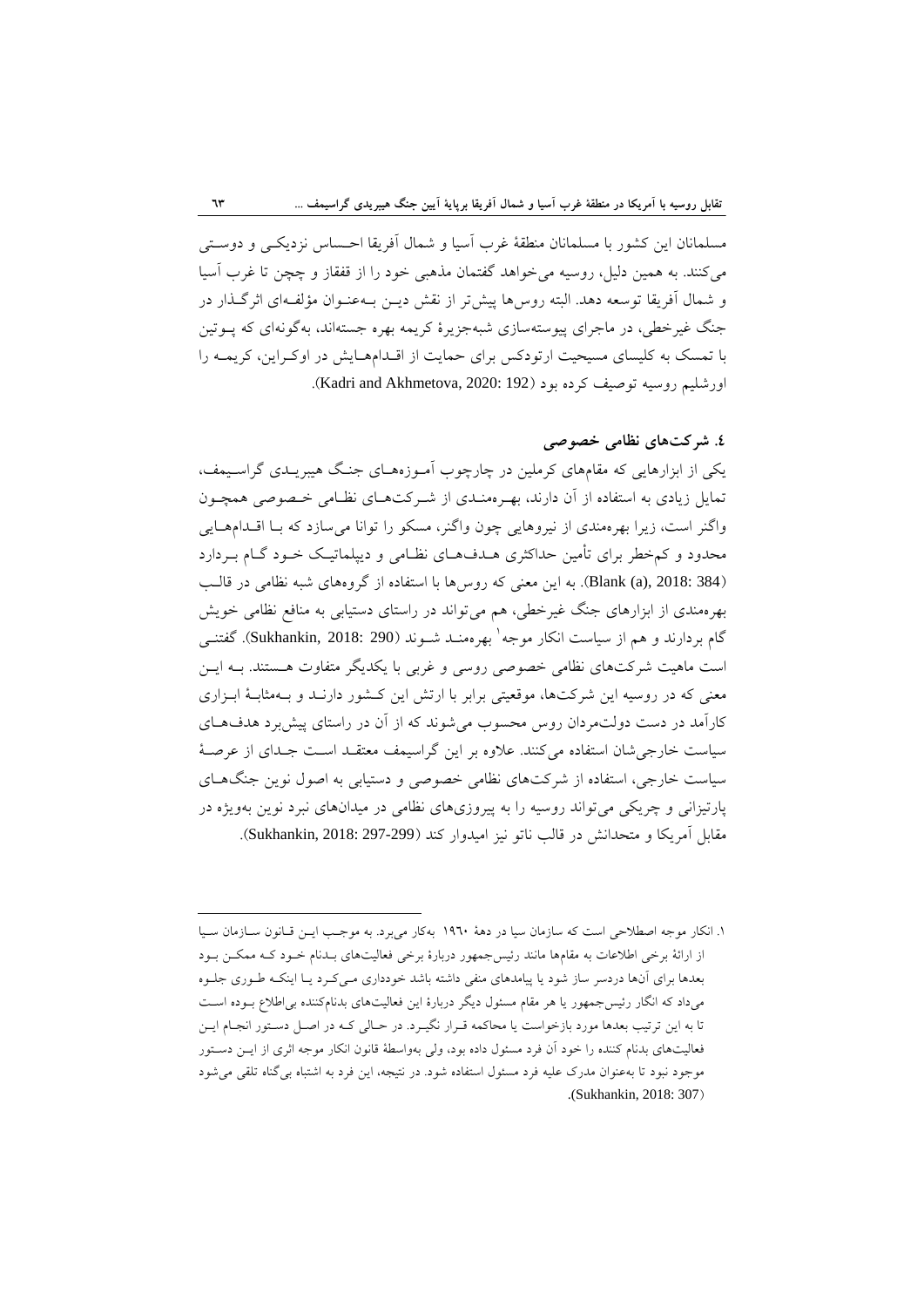**دليل اهميت منطقة غرب آسيا و شمال آفريقا براي روسيه**

بيشك مداخلة نظامي روسيه در بحران سوريه را ميتوان بهمنزلة ارادة جدي اين كـشور بـراي بازگشت مقتدرانه به منطقة غـرب آسـيا و شـمال آفريقـا پـس از پايـان جنـگ سـرد دانـست (2 2020: ,Valenta(. ريشة ايـن تغييـر رويكـرد روسهـا را بايـد در رويكارآمـدن ولاديميـر پوتين در سال 2000 و راهبردش مبني بر بازيابي قدرت مسكو در اين منطقه ديد، چراكه منطقة غرب آسيا و شمال آفريقا همواره در سياستهاي مقامهاي كرملين اهميت و جايگاهي خـاص داشته است. فروش سلاح يكي از علتهاي اهميت اين منطقه براي روسها است. زيرا فروش سلاح براي روسيه علاوه بر سود سرشار مالي، ابزاري مـؤثر در عرصـة سياسـت خـارجي نيـز محسوب ميشود. به اين دليل، مسكو ميخواهد با اسـتفاده از حربـة فـروش سـلاح، از نفـوذ آمريكا در منطقه بكاهد (184-185 2018: ,Borshchevskaya(. همچنين منطقـة غـرب آسـيا و شمال آفريقا در حوزة انرژي نيز همـواره در كـانون توجـه روسـيه قـرار داشـته اسـت، چـون مقامهاي روسيه فكر ميكنند كه همكاري بـا كـشورهاي منطقـه در كنـار رايزنـي بـا برخـي از سازمانهاي بينالمللي چون اوپك، ميتواند منجر به افزايش قيمت نفت و تقويت اقتـصاد ايـن كشور شود (217 2018: ,Mammadov(.

بيترديد يكي ديگر از ابعاد اهميت منطقة غرب آسيا و شمال آفريقا براي روسـيه نزديكـي جغرافيايي اين منطقه به مرزهاي اين كشور و حضور قابل توجه جمعيت مـسلمانان در روسـيه است. به همين دليل، روسها در پي حفظ وضع موجود در اين منطقه هستند، چون از نظر آنها آمريكا همواره بهدنبال ايجاد تنش در منطقة غرب آسيا و شمال آفريقا اسـت تـا از ايـن راه بـه امنيت ملي روسيه ضربه بزند (340 2018: ,Barmin(. مزاياي ژئوپليتيك، ديگر عامـل جـذابيت اين منطقه براي روسها است؛ چرا كه اين كشور با چالشهـاي ژئوپليتيـك متعـددي همچـون مرزهاي گسترده و آسيبپذير و همچنين نقاط بسته و مسدود، بـهويـژه در مـسيرهاي دريـايي روبهرو است. از اينرو، روسها ميخواهند با حضور مؤثر در منطقة غرب آسيا و شمال آفريقا بر چالشهاي ژئوپليتيك خود پيروز شوند (7 2019: ,Gvosdev(. بنـابر دليـلهـاي پـيشگفتـه منطقة غرب آسيا و شمال آفريقا همواره در كانون توجه مقامهاي روسيه و آمريكا قـرار داشـته است. همين مسئله موجبات رقابت نزديك ميان دو كشور در اين منطقه را فراهم كرده است.

**تقابل روسيه با آمريكا در سوريه براساس آيين جنگ هيبريدي گراسيمف** روسيه در سال 2015 مداخلة نظامي خود در بحران سوريه را آغاز كـرد و ايـن عمـل خـود را بهدليل ضرورتهاي امنيتي و تلاش در راستاي جلوگيري از گـسترش گـروههـاي تروريـستي اعلام كرد. گرچه مقامهاي كرملين همواره از نفوذ گروههـاي افراطـي بـه مرزهـاي روسـيه در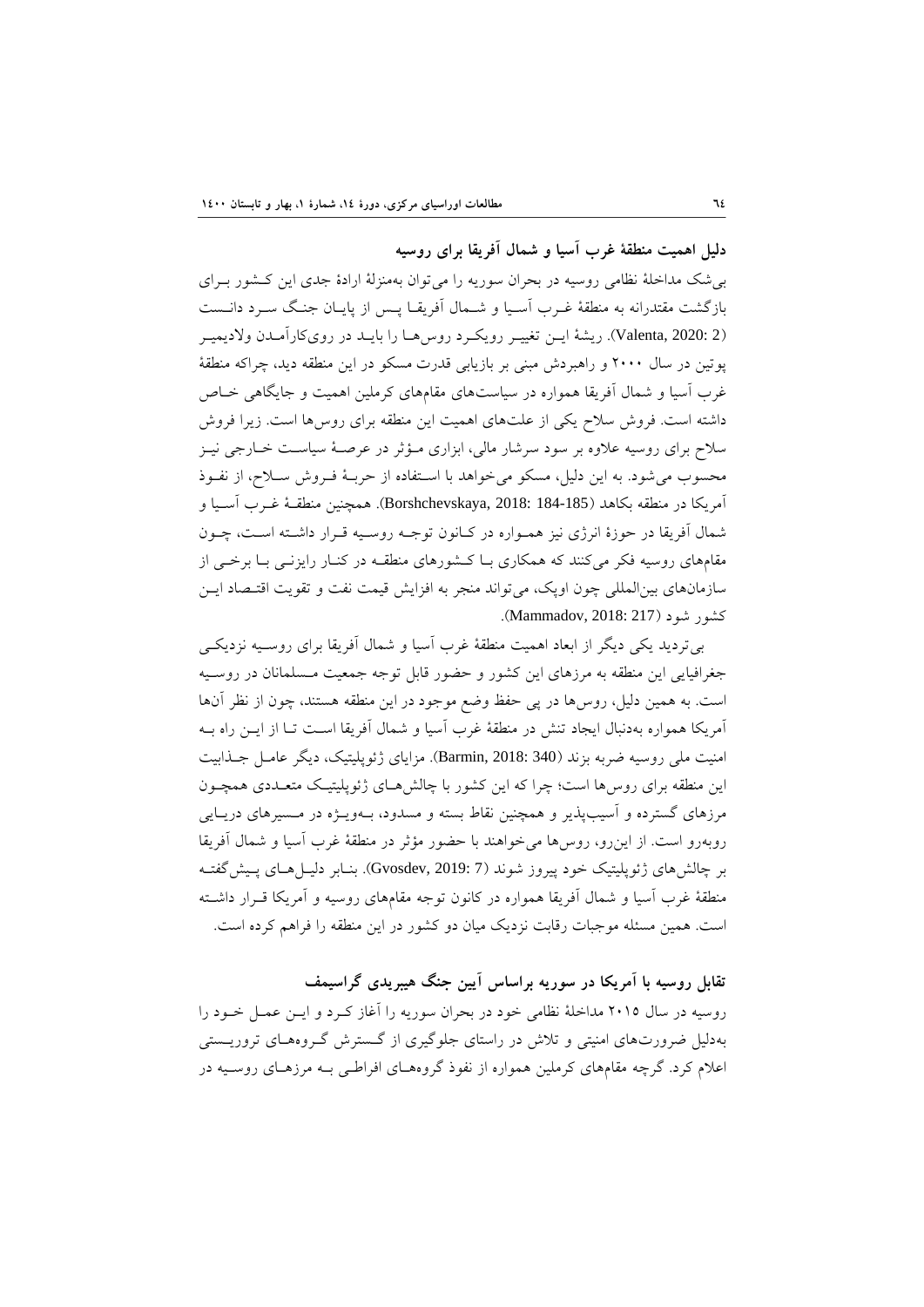هراس هستند؛ بهنظر ميرسد مسئلة مقابله با تروريسم، تنها هدف روسها از مداخلـة مـستقيم در جنگ داخلي سوريه نبوده است (49 2019: ,Omelicheva(. از اينرو، مـسكو تـلاش كـرد براي دستيابي به هدفهاي خود يك جنگ تركيبـي همـهجانبـه در سـوريه بـه راه انـدازد و از مؤلفههاي قدرت سخت و نرم در سطحي گسترده در اين كشور بهره ببرد. در حوزة مؤلفههـاي قدرت سخت، روسيه از دو پايگاه نظامي خود در سوريه يعني پايگاه دريايي ترتوس و پايگـاه هوايي حميم و همچنين از هواپيماهاي راهبردي دوربرد و سلاحهـاي بـرد بلنـد اسـتفاده كـرد (31-32 2019: ,Kofman(. روسيه با بهكارگيري اين ميزان از تجهيزات و سلاحهاي نظـامي در سوريه، هدفهاي فراتر از مبارزه با گروههاي تروريستي را دنبال ميكرد. در واقع، ايـن مـسئله نشان از تمايل روسيه براي قدرتنمايي در منطقة غرب آسيا و مقابله بـا نفـوذ آمريكـا در ايـن منطقه داشت (62 :Al Makahleh, 2018). همچنين روس ها تلاش مي كردند بـا بهـرهمنـدي از موقعيت ژئوپليتيك سوريه، حضور خـود در حـوزة شـرق مديترانـه را نيـز گـسترش دهنـد و بهتبع آن توان عملياتي نيروي دريايي آمريكا و ديگر كـشورهاي عـضو نـاتو را محـدود كننـد (343 2018: ,Barmin(. البته روسها از مؤلفههاي قدرت نرم خود نيـز بـهشـكلي گـسترده در سوريه استفاده كردند. مسكو از دين در قالب جنگ هيبريدي خود در سوريه بهره جـست، بـه اين صورت كه مقامهاي كرملين با پشتيباني كليساي مسيحيت ارتودكس، جنگ خود در سوريه را بهمثابة جنگي مقدس معرفي كرده و آن را مبارزهاي عليه افراطگرايي و تروريسم و با هـدف پشتيباني و حمايت از اقليت مسيحي در سوريه جلوه دادند. در حقيقت در نگاه رهبران روسيه، دين حربهاي بود كه ميتوانست روسها را تا حدود زيادي در دستيابي به هـدفهـايشـان در سوريه، همچون مقابله با نفوذ آمريكا در اين كشور ياري رساند. در حالي كه در نقطـة مقابـل، آمريكا از چنين ظرفيتي بيبهره بود (2 2020: ,Valenta(. بيشـك يكـي ديگـر از مؤلفـههـاي جنگ هيبريدي روسيه در سوريه، استفاده از ابزارهاي جنگ اطلاعاتي و رسـانهاي اسـت. البتـه جنگ اطلاعاتي روسيه در سوريه طيـف گـستردهاي از ابزارهـاي رسـانهاي چـون شـبكههـاي ماهوارهاي، اينترنت، شبكههاي اجتماعي و فضاي سايبري را در بر ميگيـرد و حتـي بـهعنـوان سلاحي فراگير شناخته ميشود كه ارتباط تنگاتنگي با ديگر مؤلفههاي جنگ غيرخطـي روسـيه در سوريه چون پيوندهاي فرهنگي و كليساي ارتودكس دارد، ولي روسيه ميخواهـد بـا حربـة رسانهاي و با پيوند اين مؤلفه با ديگر مؤلفههاي جنگ تركيبي خود، بـيش از پـيش در راسـتاي دستيابي به هدفهايش در سوريه گام بردارد. البته امكانـات قدرتمنـد رسـانهاي آمريكـا، كـار را براي روسها در اين حوزه دشوار كرده است و آمريكاييهـا مـيكوشـند بـا بهـرهمنـدي از ابزارهاي پيشرفتة رسانهاي براي تأمين هدفهاي خود در سوريه همچون توجيه حضور نظامي در اين كشور، تخريب دولت بشار اسد و تضعيف اقدامهـاي روسـيه در سـوريه گـام بردارنـد (267 2018: ,Jensen(. شايد يكي از مهـمتـرين مـصداقهـاي جنـگ رسـانهاي آمريكـاييهـا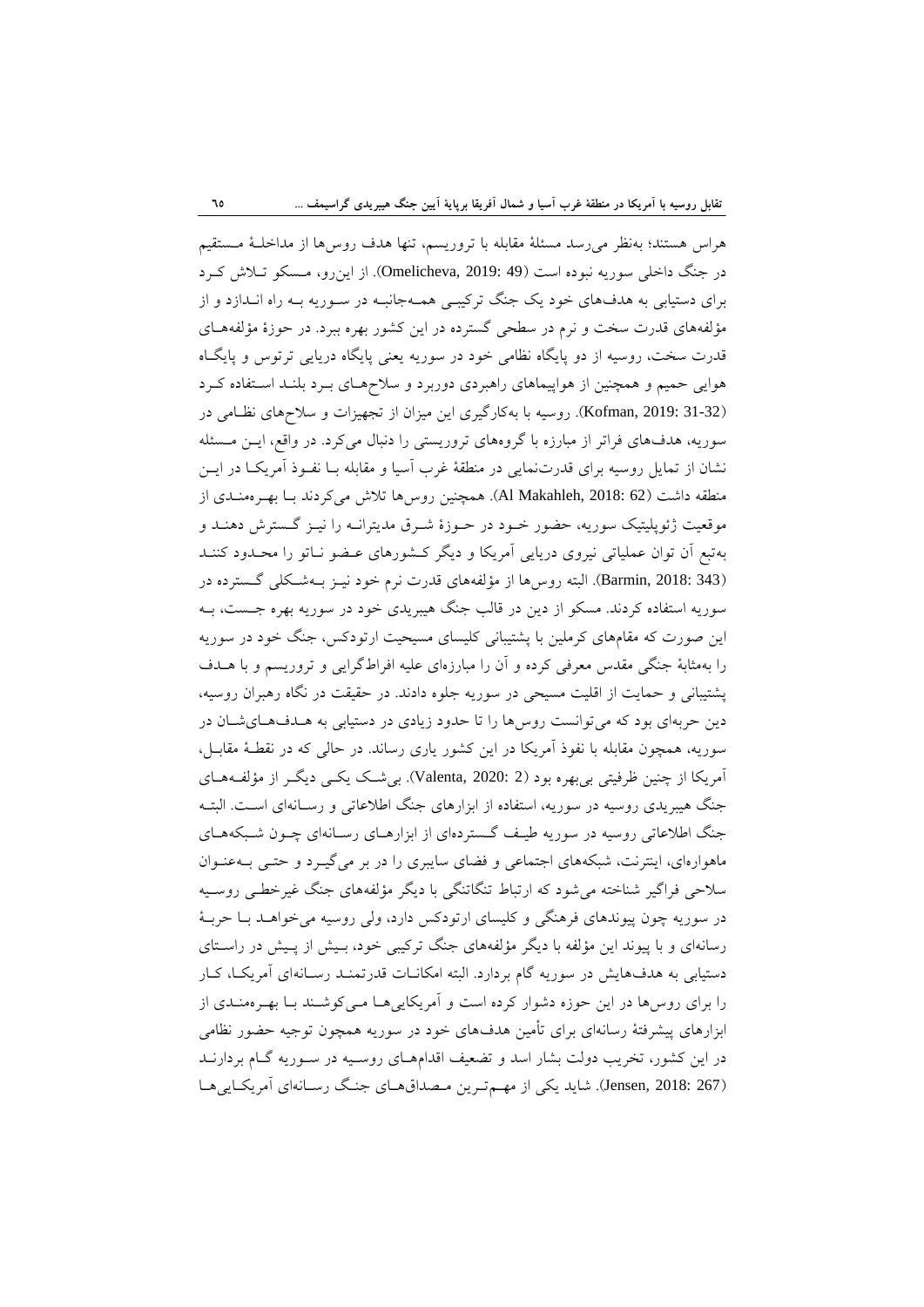در سوريه در ماجراي خان شيخون باشد، جـايي كـه آمريكـاييهـا مـيخواسـتند دولـت اسـد را عامل بمبارانهاي شـيميايي اعـلام و روسـيه را هـم پـشتيبان ايـن اقـدام وي معرفـي كننـد (22 2019: ,Parker(. در مقابل، روسيه نيز در راستاي بهرهمندي حداكثري از ابزارهـاي جنـگ اطلاعاتي از رسانههاي اثرگذاري بهره ميبـرد و تـلاش كـرد در نبـرد رسـانهاي در سـوريه از آمريكاييها عقب نماند. از اينرو، بر روي رسانههاي عربزبان خود همچون شبكة تلويزيوني راشا تودي عربي و خبرگزاري اسپوتنيك عربي حساب ويژهاي بازكرده است. بهويژه اينكه اين رسانهها در چند سال اخير و بهعلت رويدادهايي چون بيداري اسلامي و مداخلة نظامي روسيه در بحران سوريه، موفق به گسترش دامنة نفوذ خود در بين مخاطبان عـربزبـان نيـز شـدهانـد (270-271 2018: ,Jensen(. يكي ديگر از ابزارهاي جنگ هيبريدي روسيه در سورية بهرهمندي از شركتهاي نظامي خصوصي همچون واگنر است (24 2019: ,Parker(. از آنجـايي كـه ايـن شركتها در جنگ تركيبي روسيه جايگاه ويژهاي داشتهاند و نقش مهمي در پيشبرد هدفهـاي سياست خارجي مسكو ايفا ميكنند، روسها بهشكلي گـسترده سـربازان واگنـر را بـه سـوريه فرستادهاند (291 2018: ,Sukhankin(. همچنين نفوذ فرهنگي نيز از ابزارهاي كارآمد قدرت نرم روسيه در سوريه محسوب ميشود، بهگونهاي كه مقامهاي مسكو در راستاي گسترش دامنة نفوذ فرهنگي خود در سوريه اقدامهاي گوناگوني انجام دادهاند؛ برگزاري كلاسهاي متعدد آمـوزش زبان روسي در سوريه از نمونههاي آن است. تلاش براي نفوذ روزافزون در جامعة سـوريه بـا بهرهمندي از مؤلفههاي فرهنگي عاملي بوده است كه روسها بيشتر از آمريكاييها به آن توجـه داشتهاند و در اين حوزه برنامهريزي دقيقتر و مفصل تري كردهاند (64 :Bagdonas, 2012).

## **تقابل روسيه با آمريكا در ليبي براساس آيين جنگ هيبريدي گراسيمف**

در سال 2011 نيروهاي ناتو برپاية قطعنامة 1973 شوراي امنيت سازمان ملل و در پي آن با اعلام منطقة پرواز ممنوع، مداخلة نظامي خود در ليبي را آغاز كردند و زمينهساز سقوط رژيم قـذافي شدند (323 2018: ,MacQueen(. در جريان رأيگيري در مورد قطعنامه، روسـيه بـا دادن رأي ممتنع و استفادهنكردن از حق وتو، در عمـل مـسير تهـاجم نظـامي نيروهـاي نـاتو بـه ليبـي را همواركرد (7 2018: ,Makahleh Al(؛ البته روسها در دوران پساقذافي به اين نتيجه رسيدند كه در مورد ليبي دچار خطايي راهبردي شدهاند، چراكه ليبي در ابعاد مختلف براي مسكو اهميـت دارد. براي نمونه، در حوزة ژئواستراتژي و ژئوپليتيك امكان دسترسي روسيه به بندر بنغازي در ليبي و استفاده از آن بهعنوان زوج پايگاه ترتوس در سوريه براي تكميل حلقة حضور روسها در حوزة شرق مديترانه و بهتبع آن مقابلة مؤثرتر با آمريكا، در نظر مقامهاي كرملين عـاملي بـسيار مهم و حياتي بود (52 2017: ,Estelle(. از اواخر سال ،2019 روسـيه بـهمنظـور بـازپسگيـري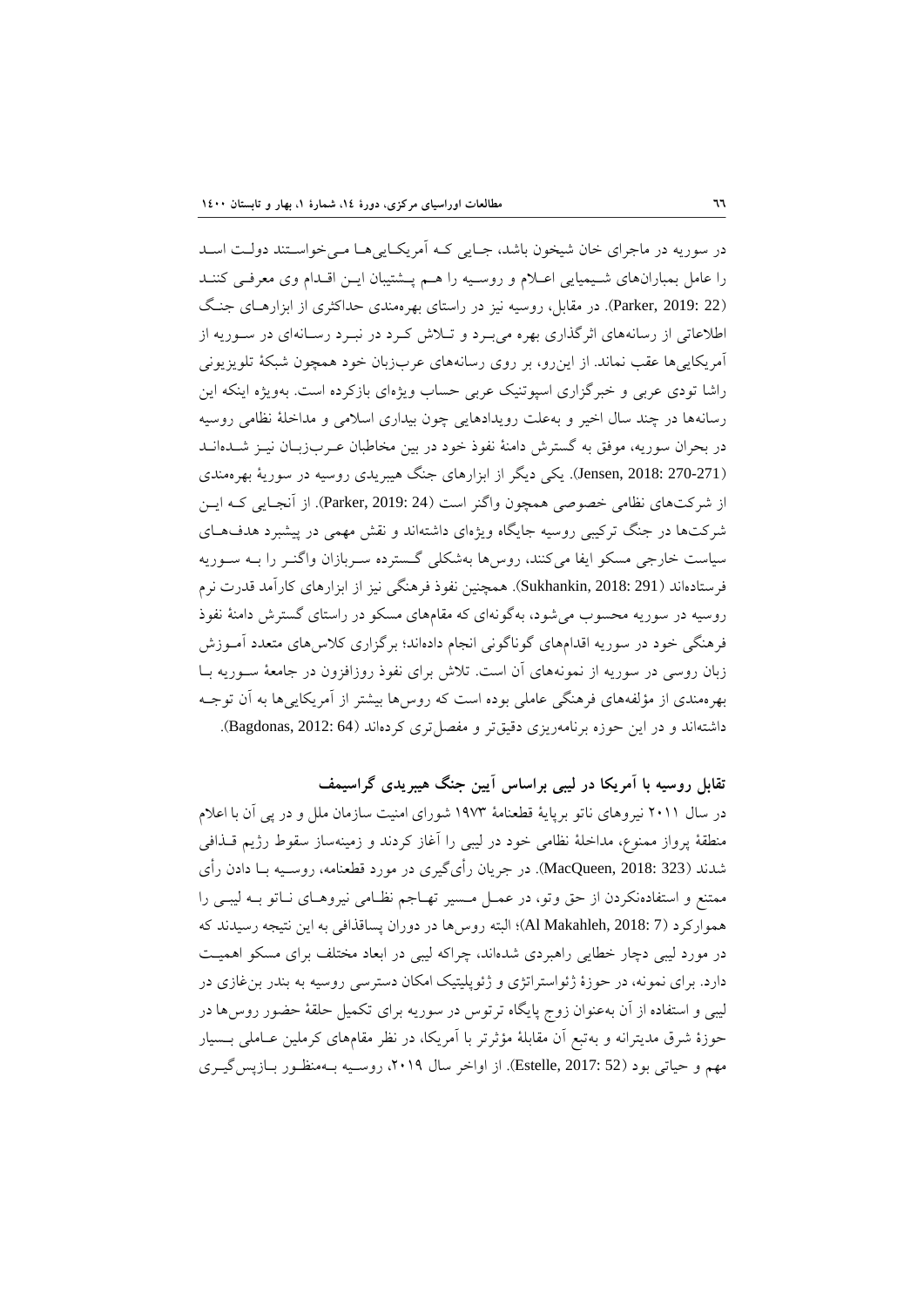جايگاه خود در ليبي، تصميم گرفت دامنة حضور خود در اين كشور را توسعه دهد و همزمـان در راستاي محدودكردن نفوذ روزافزون دنياي غرب و بهويژه آمريكا در اين كـشور نفـتخيـز شمال آفريقا گامهايي مؤثر و عملي بردارد. روسها آموزههاي جنـگ هيبريـدي گراسـيمف را ابزاري كارامد براي تأمين هدفها و منافع خود در ليبي براورد كردند. يكي از مصداقهاي بارز جنگ هيبريدي روسيه در ليبي، استفاده از نيروهـاي شـركت نظـامي خـصوصي واگنـر اسـت دوران در روسهـا البتـه .)Africa and the Middle East: Beyond the Divides, 2020: 48) پساقذافي در رابطه با ليبي محتاطانه و نامحسوس عمل ميكنند. در نتيجه، نميخواهند در ليبـي همچون سوريه دست به مداخلهاي آشكار و گسترده بزنند. از اينرو، حضور نيروهاي واگنر در ليبي نسبت به سوريه حضوري به مراتب محـدودتر اسـت. سـربازان واگنـر بـا بهـرهمنـدي از توانمنديهايي چون حضور تكتيراندازان آموزش ديده و مهارتهاي مشاورهاي، نقش مهمـي در ارتقاي توانمنديهاي ارتش ملي ليبي به رهبري ژنرال خليفه حفتر داشتند. البته روسهـا از ابزارهاي قدرت سخت خود چون جتهاي جنگنده، حملههاي موشكي و توپخانهاي هماهنگ و دقيق نيز در جهت حمايت از ارتش ملي ليبي بهره جستند، ولي در اين حوزه نيز اقـدامهـاي آنان نسبت به سوريه محدودتر بوده است (7 2020: ,Oehlerich and Mulroy(. يكي ديگـر از اقدامهاي روسيه در قالب آموزههاي جنگ هيبريدي گراسيمف در ليبي بهرهمندي از ابزارهـاي جنگ اطلاعاتي و رسانهاي است. بهنظر روسها، رسـانه نقـش مهمـي در سـرنگوني قـذافي و تغيير وضعيت به نفع آمريكا و متحدانش در ليبـي داشـته اسـت، بنـابراين مقـامهـاي كـرملين معتقدند غرب و بهويژه ايالات متحد آمريكا پازلي از جنگ اطلاعاتي عليه رژيم قذافي طراحي كرده بودند كه قطعات اين پازل را رسانههاي مختلف از شبكههاي ماهوارهاي عربزبان منطقة غرب آسيا، چون الجزيره قطر و العربيه عربستان و غربي گرفته تا شبكههاي اجتماعي گوناگون تشكيل ميدادند. روسيه با استفاده از ظرفيتهاي رسانهاي خود همچون خبرگزاري اسـپوتنيك و شبكة راشا تودي عربي در جهت تأمين منافع و هدفهايش در ليبي و مقابله با نفوذ آمريكـا در اين كشور گام برداشت (412 2018: ,Vasiliev(. همچنين در قالب آموزههاي جنگ تركيبي از ابزارهاي سياسي و ديپلماتيك براي پـيشبـرد هـدفهـايش در ليبـي اسـتفاده كـرد. مـسكو ميخواهد با استفاده از اين مؤلفه، نقش مؤثري در بحران ليبي داشتند و در آينـدة سياسـي ايـن كشور نيز حضوري مستمر و پررنگ داشته باشد. در سال 2016 و بهدنبال سفر حفتر به مسكو، جامعة جهاني متقاعد شد كه طرح ارتقاي قدرت نظامي و سياسي روسـيه در حـوزة مديترانـه، بهمنظور مقابلة مؤثر با آمريكا و ناتو به سوريه محدود نبوده است و مسكو مـيخواهـد پـس از سوريه، دامنة نفوذ و حضور خود در ليبي را نيـز گـسترش دهـد (356 2018: ,Barmin(. البتـه فعاليت روسيه در حوزة سياسي و ديپلماتيك در ليبي نسبت به سوريه دامنـة محـدودتري دارد. علت اين موضوع حمايت برخي از بازيگران منطقهاي همچون تركيه و قطر از دولت وفاق ملي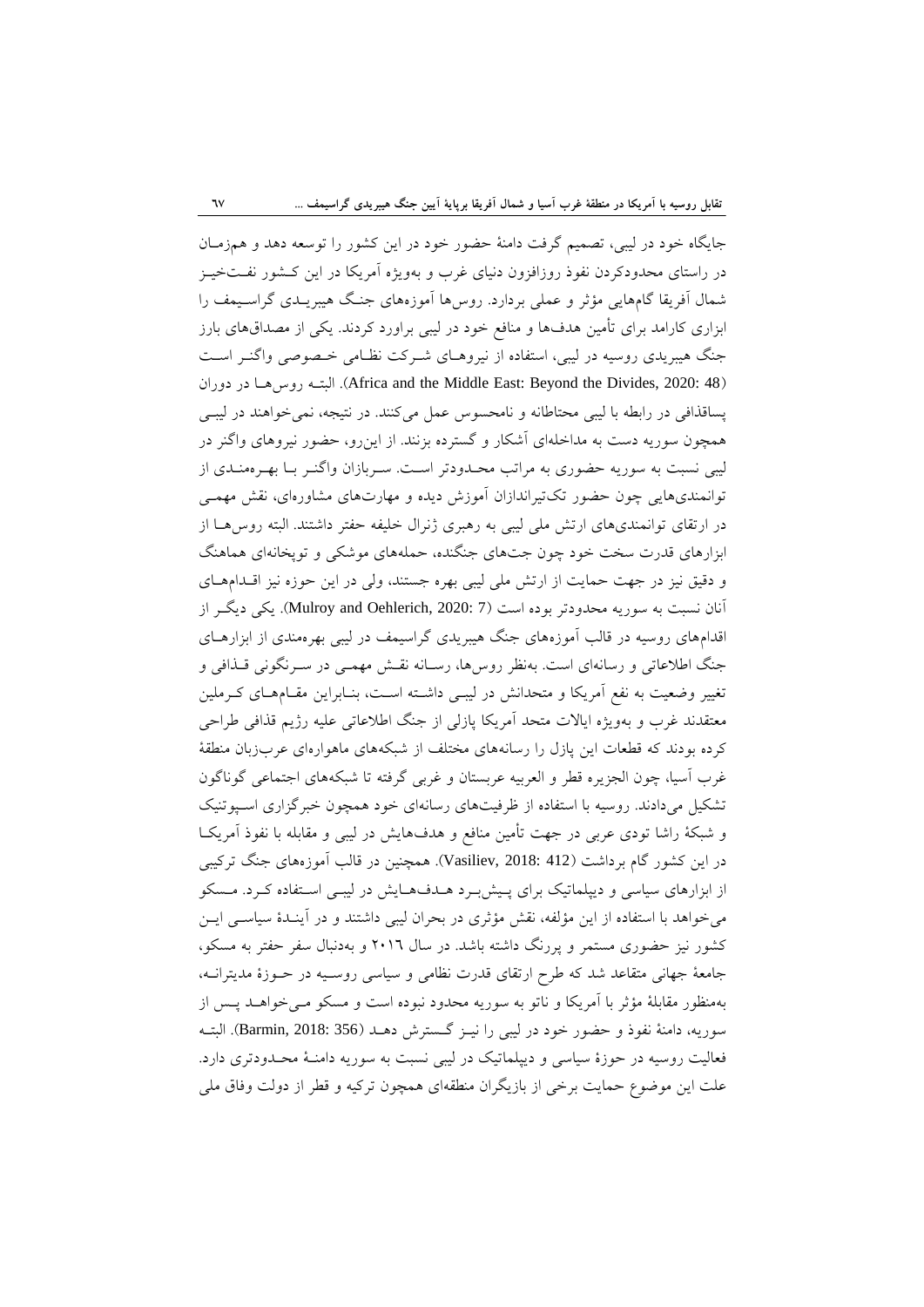و در پي آن تمايلنداشتن مسكو به تقابل مستقيم با آنان در ليبي است. روسها بر ايـن باورنـد كه ممكن است مسئلة حمايت آنان از حفتر، سبب افزايش فشارهاي سياسـي بـر آنـان شـود و مسير آمريكا و متحدانش را در راستاي بـه انزواكـشيدن مـسكو در عرصـة روابـط بـينالملـل هموارتر كند، زيرا دولت وفاق ملي بهعنوان دولت رسمي ليبي، از سوي سازمان ملل بهرسميت شناخته شده است؛ ولي دست روسها در سوريه بازتر اسـت، چـون روسهـا مـيگوينـد بـه دعوت رسمي دولت سوريه اقدام به مداخلة مستقيم در بحران ايـن كـشور كـردهانـد، بنـابراين اقدامهاي آنان در سوريه با موازين حقوق بين الملل در تناقض نيست (95- Stepanova, 2018: 95 97). انرژي، مؤلفة ديگري است كه روسها آن را ابزاري مؤثر در راستاي جنگ هيبريدي خود عليه آمريكا در ليبي ميدانند. قبل از آغاز بحران ليبي شركتهاي روسي در طرحهـاي مربـوط به حوزة انرژي در ليبي فعال بودند، اما همة توافقها با شعلهورشدن آتـش جنـگ و بـهتبـع آن سـرنگوني قـذافي در عمـل بـه حالـت تعليـق درآمـد (52 2017: ,Estelle(. بـا وجـود ايـن، شركتهاي روسي به فعاليتهاي خود در ليبي ادامه دادند، چرا كه مسكو بر اين باور است كـه با حضور در بخش انرژي ليبي ميتواند در راستاي مقابله با اقدامهاي آمريكا بـهمنظـور ايجـاد نوسان در قيمت نفتوگاز اقداهاي مؤثري انجام دهد؛ ضمن اينكه با تسلط بـر بخـش انـرژي ليبي بهعنوان كشوري نفتخيز در حوزة شرق مديترانه و شمال آفريقا ميتواند انتقال انرژي بـه اروپا را نيز كنترل كند (222-223 2018: ,Mammadov(. البته در سازوكار جنگ تركيبي مسكو عليه واشنگتن، ليبي در حوزة انرژي نسبت به سوريه، اهميت بيشتري دارد، زيرا با وجود ذخاير هيدروكربني قابل ملاحظه در سوريه، بهويژه در حوزة گاز، اهميـت و جايگـاه ايـن كـشور در حوزة انرژي بيشتر در بحث حمل ونقل است (231 :Mammadov, 2018).

#### **نتيجه**

سال 2014 و درگيريهاي اوكراين يكي از مصاديق بـارز بهـرهمنـدي روسـيه از ظرفيـتهـا و قابليتهاي جنگ تركيبي بود. روسها با بهكاربستن آميزهاي از مؤلفههاي قدرت سخت و نرم، از نيروهاي عمليات ويژة نظامي، موسوم به مردان كوچك سبز و شركتهاي خصوصي نظـامي گرفته تا عملياتهاي اطلاعاتي و رسانهاي و جنگ رواني، جريان اعتراضها در اوكـراين را در جهت تأمين هدفهاي خود هدايت كردند. بهدنبال آن موفق به پيوستهسازي شبهجزيرة كريمـه به خاك خود نيز شدند. موفقيت در اوكراين، روسها را با هدف بهرهمندي از سازوكار جنـگ هيبريدي در راستاي تأمين منافعشان در دو كشور مهم منطقة غرب آسيا و شمال آفريقـا يعنـي سوريه و ليبي هم ترغيب كرد و مسكو توانست با اعمال مؤلفههاي جنگ غيرخطي، در اين دو كشور نيز دستاوردهاي قابل تـوجهي بـهدسـت آورد. ايـن دسـتاوردها آنـان را بـه اسـتفاده از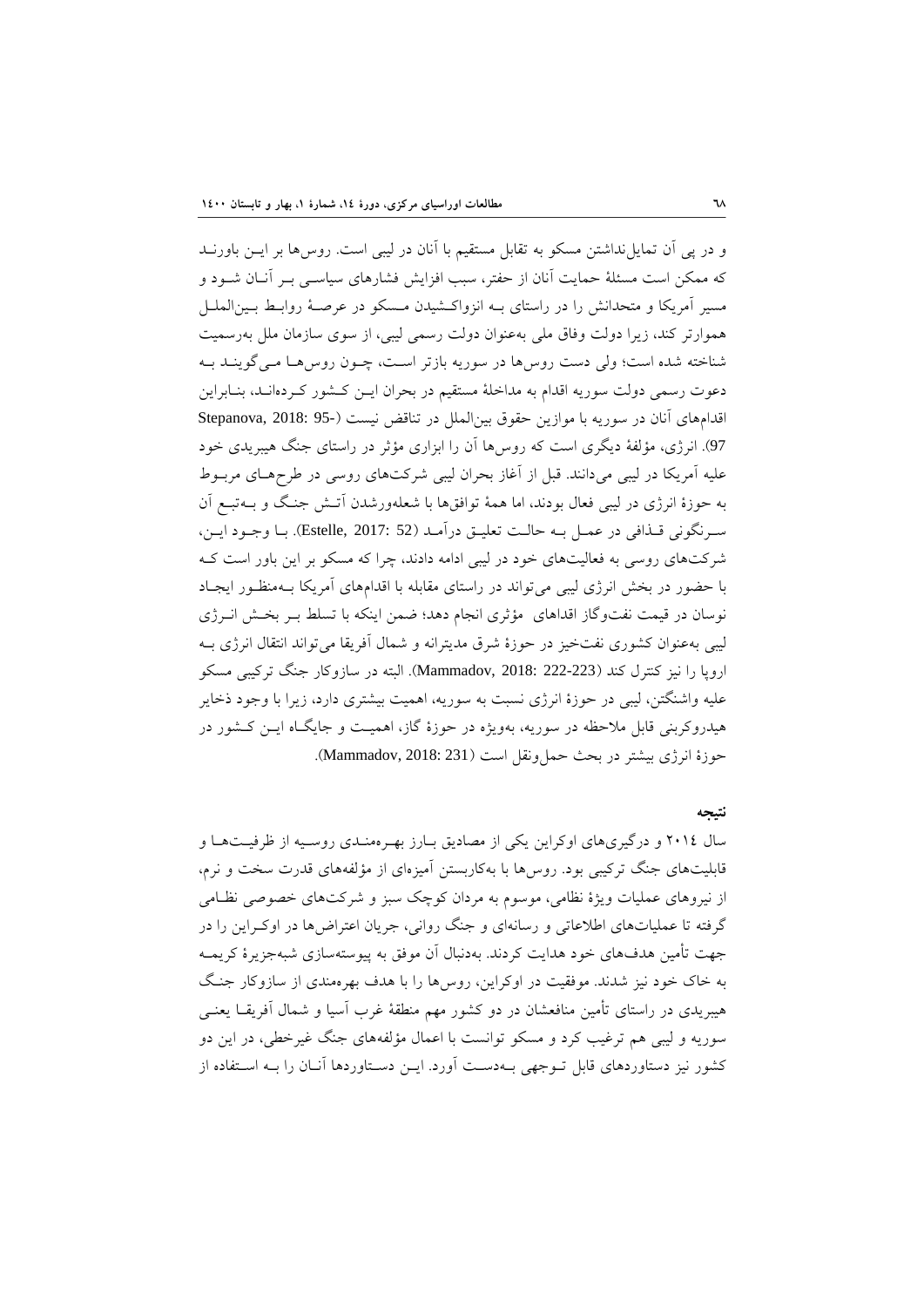آموزههاي جنگ هيبريدي گراسيمف در نقاط ديگر جهان در راستاي پيگيري هدفهـايشـان، بهويژه مقابلة روزافزون با نفوذ آمريكا در عرصة بينالملل بيشازپيش متمايل كرد. در واقع اين رويكرد، ضمن فراهمكردن امكان پيگيري بلندپروازيهـاي ژئوپليتيـك و ژئواسـتراتژيك بـراي روسها، آنان را از درگيري مستقيم با واشنگتن نيز درامان نگه ميدارد. كرملين آگاه اسـت كـه در ابعاد گوناگون از جمله ابعاد نظامي، اقتصادي و سياسي نسبت به آمريكـا كاسـتي دارد، امـا روسها بههيچوجه نميخواهند به زورآزمايي با آمريكاييها بپردازند. زرادخانة هستهاي روسيه ميتواند بهعنوان قدرت بازدارندة اين كشور در برابر آمريكا عمل كنـد و امكـان تقابـل نظـامي مستقيم بين دو كشور را به حداقل برساند، ولي مسكو آموزههاي جنگ هيبريدي گراسـيمف را ابزار مؤثرتر و ايمنتري در راستاي تقابل با آمريكا ميداند. بنابراين به آن اقبال نشان داده است. بهنظر ميرسد در آينده نيز براي ارتقاي قابليتهاي جنگ غيرخطي و افزايش توان نبرد تركيبي خود با قاطعيت تلاش كند. در جدول 4 بهكارگيري مؤلفههاي آيين جنگ هيبريدي گراسـيمف (مؤلفههاي قدرت سخت و نرم) توسط روسيه در ليبي و سوريه با يكديگر مقايسه شدهاند.

| جناون تا. شایسه به تار نیری موسسای جناب میبریدی کر میشت در متوریه و نیپی |                               |                                     |            |  |  |  |
|--------------------------------------------------------------------------|-------------------------------|-------------------------------------|------------|--|--|--|
| چالشهای پیش رو                                                           | المستحدث المتفايسة            | مصاديق                              | ماهيت قدرت |  |  |  |
| توان نظامی أمريکا                                                        | میزان بهرهمندی در سوریه       | بهرهمندي از تجهيزات                 | قدرت سخت   |  |  |  |
|                                                                          | نسب به لیبی گستردهتـر بــوده  | و سلاحهای نظامی                     |            |  |  |  |
|                                                                          |                               |                                     |            |  |  |  |
| توان نظامی أمريكا، كشتار سربازان                                         | در سوریه در سطح گستردهتری     | سربازان واگنر                       | قدرت نرم   |  |  |  |
| واگنر توسط نیروهای أمریکـایی و                                           | بەكار گرفتە شدەاند.           |                                     |            |  |  |  |
| اس دي اف در حومـــهٔ ديرالــــزور                                        |                               |                                     |            |  |  |  |
| سوریه نمونهٔ بارزی در ایــن رابطــه                                      |                               |                                     |            |  |  |  |
| به حساب میآید.                                                           |                               |                                     |            |  |  |  |
| توان رسانهای أمریکا                                                      | سطح بهرهمندي در هر دو         | نبـــــــــرد اطلاعـــــــــاتــى و | قدرت نرم   |  |  |  |
|                                                                          | كشور تقريباً برابر بوده است.  | رسانەاي                             |            |  |  |  |
| بيــشتر چــالش٥هــاي روســيه در ايــن                                    | اقدامها در سـوريه نــسبت بــه | ديپلماسى                            | قدرت نرم   |  |  |  |
| حوزه به ليبي مربوط مي شود، چراكه                                         | ليبي گستردهتر بوده است.       |                                     |            |  |  |  |
| حفتر در مقابل دولت وفاق ملي قرار                                         |                               |                                     |            |  |  |  |
| گرفته است کـه از ســوی ســازمان                                          |                               |                                     |            |  |  |  |
| ملل بەرسمیت شناختە شدەاند.                                               |                               |                                     |            |  |  |  |
|                                                                          | تاكنون فقط در سوريه اسـتفاده  | دين                                 | قدرت نرم   |  |  |  |
|                                                                          | شده است.                      |                                     |            |  |  |  |
| تلاش هاى أمريكا براي كنترل                                               | لیبی اهمیت بیشتری دارد.       | اقتصاد انرژى                        | قدرت نرم   |  |  |  |
| جریــان انــرژي و اثرگــذاري بــر                                        |                               |                                     |            |  |  |  |
| قیمتهای جهانی نفتوگاز                                                    |                               |                                     |            |  |  |  |

**جدول :4 مقايسة بهكارگيري مؤلفههاي جنگ هيبريدي گراسيمف در سوريه و ليبي**

Source: Authors.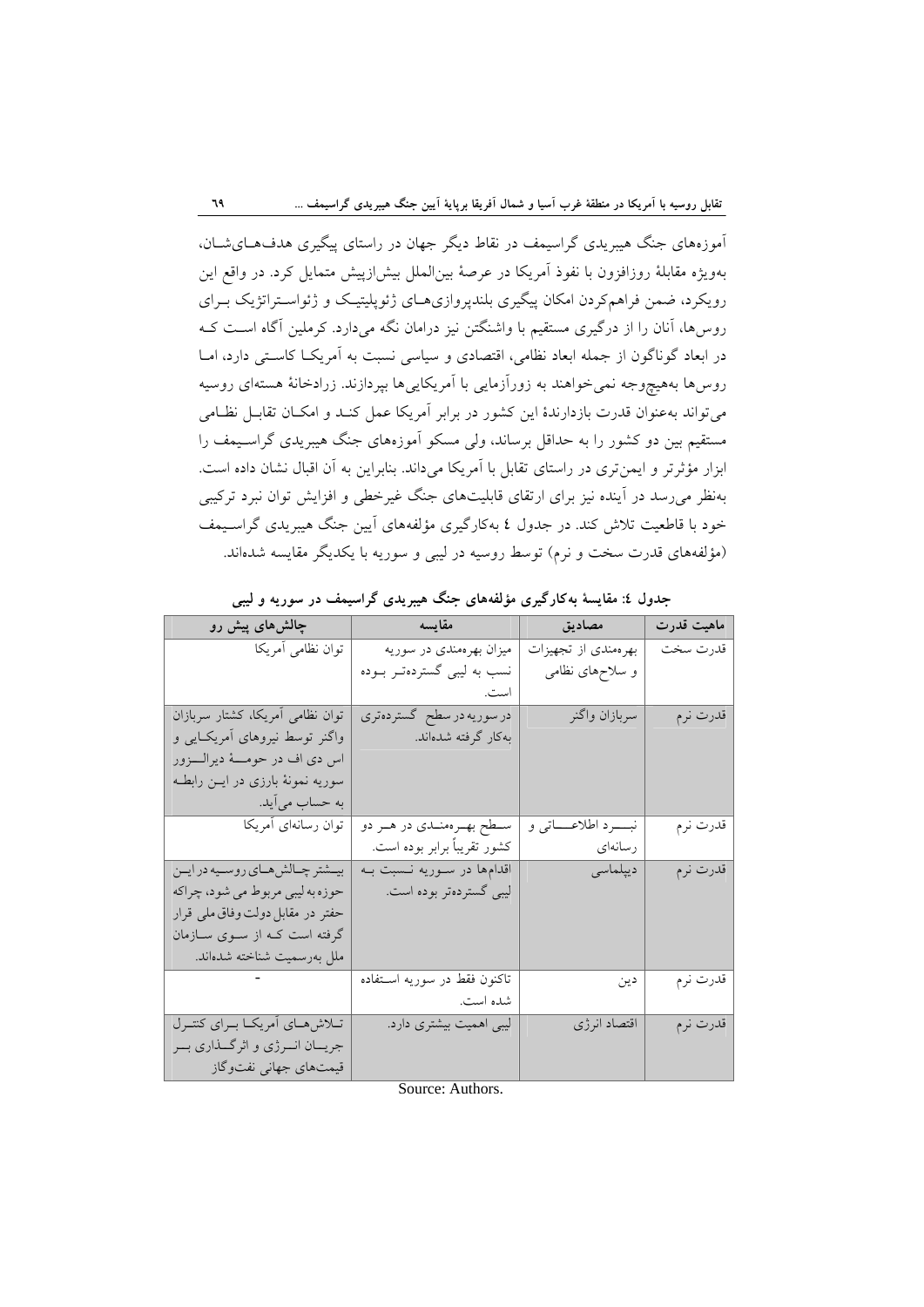#### **References**

- "Africa and the Middle East: Beyond the Divides" (2020), **Pomeps Studies**, The Project on Middle East Political Science, Available at: http://www. pomeps.org.pdf, (Accessed on: 10/7/2020).
- Al Makahleh, Shehab (2018), "The Arab View of Russian's Role in the MENA: Changing Arab Perceptions of Russia, and the Implications for Us Policy", in: Theodore Karasik and Stephen Blank (eds.), **Russia in the Middle East**, Washington, D.C.: The Jamestown, pp. 61-86.
- Bagdonas, Azuolas (2012), "Russia's Interests in the Syrian Conflict: Power, Prestige and Profit", **European Journal of Economic and Political Studies (EJEPS)**, Vol. 5, No. 2, pp. 55-77.
- Barmin, Yuri (2018), "Russia in the Middle East until 2024: from Hard Power to Sustainable Influence", in: Theodore Karasik and Stephen Blank (eds.), **Russia in the Middle East**, Washington, D.C.: The Jamestown, pp. 338-366.
- Bartles, Charles (2016), "Getting Gerasimov Right", Available at: https://www. Community.apan.org.pdf, (Accessed on: 13/4/2020).
- Blank, Stephen (a) (2018), "Russia's Middle Eastern Position in 2025", in: Theodore Karasik and Stephen Blank (eds.), **Russia in the Middle East**, Washington, D.C.: The Jamestown, pp. 367-413.
- Blank, Stephen (b) (2018), "The Foundations of Russian Policy in the Middle East, in: Theodore Karasik and Stephen Blank (eds.), **Russia in the Middle East**, Washington, D.C.: The Jamestown, pp. 28-60.
- Borshchevskaya, Anna (2018), "The Tactical Side of Russia's Arms Sales to the Middle East", in: Theodore Karasik and Stephen Blank (eds.), **Russia in the Middle East**, Washington, D.C.: The Jamestown, pp. 183-212.
- Eronen, Pasi (2016), **Russian Hybrid Warfare: How to Confront a New Challenge to the West**, Washington, D.C.: FDD PRESS.
- Estelle, Emily (2017), "A Strategy for Success in Libya", Available at: https://www.dia.mil.pdf, (Accessed on: 3/5/2020).
- Galeotti, Mrak (2018), "I'm Sorry for Creating the Gerasimov Doctrine", Available at: http://www.foreignpolicy.com, (Accessed on: 2/5/2020).
- Giles, Keir (2016), "Russia's New Tools for Confronting the West Continuity and Innovation in Moscow's Exercise of Power", Available at: https://www. chathamhouse.org.pdf, (Accessed on: 19/5/2020).
- Gvosdev, Nikolas (2019), "Russian Strategic Goals in the Middle East", Available at: https://www.chathamhouse.org.pdf, (Accessed on: 20/5/2020).
- Harr, Scott (2017), "Expanding Tolstoy and Shrinking Dostoyevsky, How Russian Actions in the Information Space are Inverting Doctrinal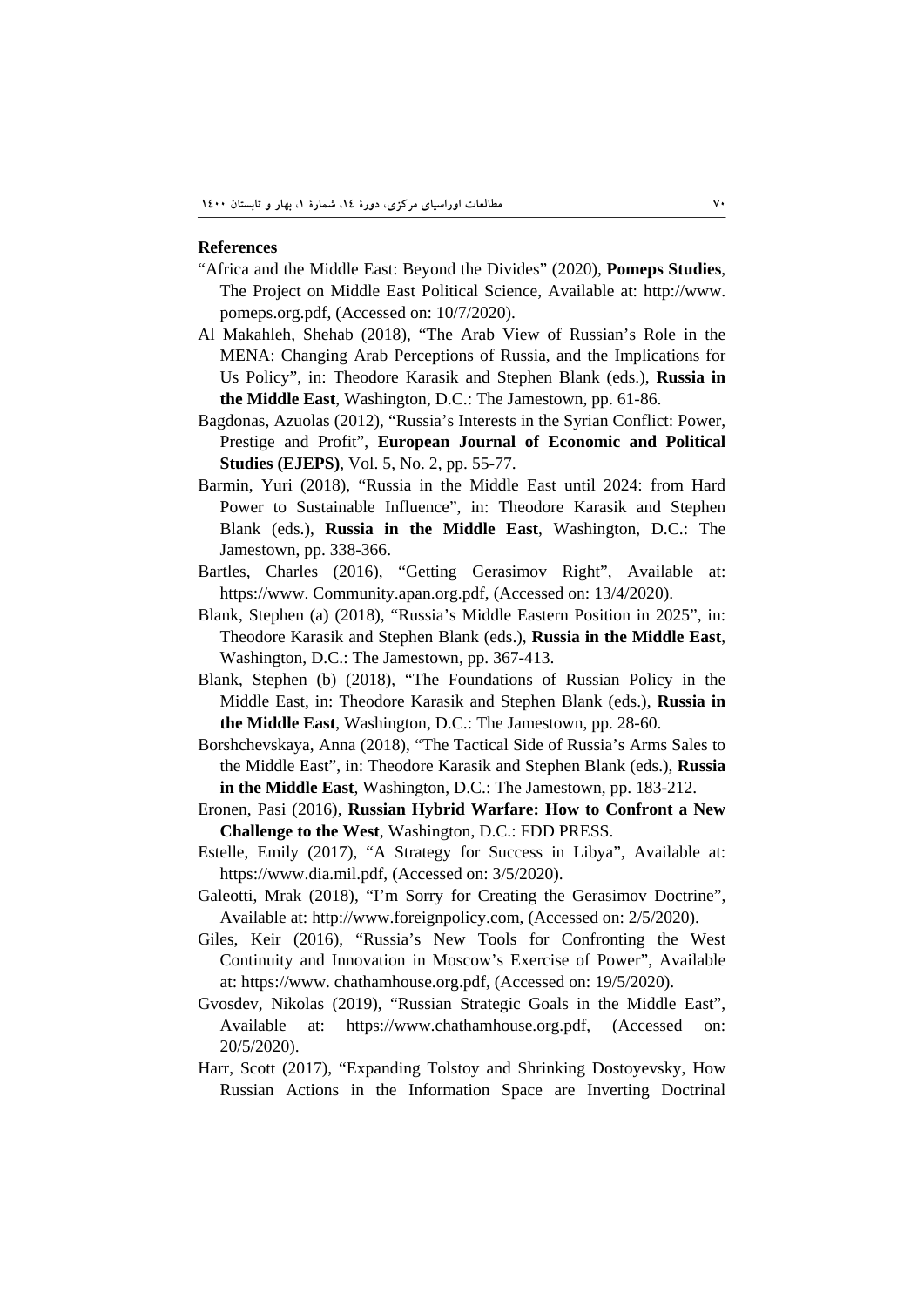Paradigms of Warfare", Available at: http://www.Armyupress.army. mil.pdf, (Accessed on: 2/6/2020).

- Hodge, Nathan and Others (2016), "Behind Russia's Cyber Strategy", Available at: https://www.wsj.com, (Accessed on: 6/6/2020).
- Ismael, Tareq and Glen Perry (2014), **The International Relation of the Contemporary Middle East**, London and New York: Routledge (Taylor and Francis Group).
- Janiczek, Rudolph (2002), **The New Maskirovka: Countering US Rapid Decisive Operations in the 21st Century**, Thesis in Department of Defense or the U. S. Marine Corps, School of Advanced Warfighting.
- Jensen, Donald (2018), "Russia in the Middle East: a New Front in the Information War?", in: Theodore Karasik and Stephen Blank (eds.), **Russia in the Middle East**, Washington, D.C.: The Jamestown, pp. 265- 289.
- Kadri, Hichem and Elmira Akhmetova (2020), "When Politics Allied with Religion: Russia's New Strategy to Dominate the Middle East under the Pretext of Fighting Terrorism", **Journal of Political Science**, Vol. 10, No. 2, pp. 185-203.
- Katz, Mark (2019), "Not Getting Any Easier: Putin's Middle East Balancing Act", Available at: https://www.ieres.elliott.gwu.edu.pdf, (Accessed on: 9/6/2020).
- Kiani, Davood and Zohreh Khanmohammadi (2017), "Russia's Middle East Policy 2011-2015 (with an Emphasis on Arab Countries)", **Central Eurasia Studies**, Vol. 10, No. 2, pp. 341-358 [in Persian].
- Klein, Margarete (2015), "Russia's New Military Doctrine", Available at: https://www.swp-berlin.org.pdf, (Accessed on: 12/6/2020).
- Kofman, Michael (2019), "Russian Combat Operations in Syria and Their Impact on the Force", Available at: https://www.ieres.elliott.gwu.edu.pdf, (Accessed on: 9/6/2020).
- MacQueen, Benjamin (2018), **An Introduction to Middle East Politics**, Los Angeles, London, New Delhi, Washington, D.C. and Melbourne: SAGE.
- Malm, Dustin (2019), **Perspectives on Russian Foreign Policy: the Gerasimov Doctrine and War by Other Means**, Thesis Submitted to John Hopkins University.
- Mammadov, Rauf (2018), "Russia in the Middle East: Energy Forever?", in: Theodore Karasik and Stephen Blank (eds.), **Russia in the Middle East**, Washington, D.C.: The Jamestown, pp. 212-239.
- Mckew, Mollyk (2017), "The Gerasimov Doctrine", Available at: http://www. Politico.com, (Accessed on: 10/6/2020).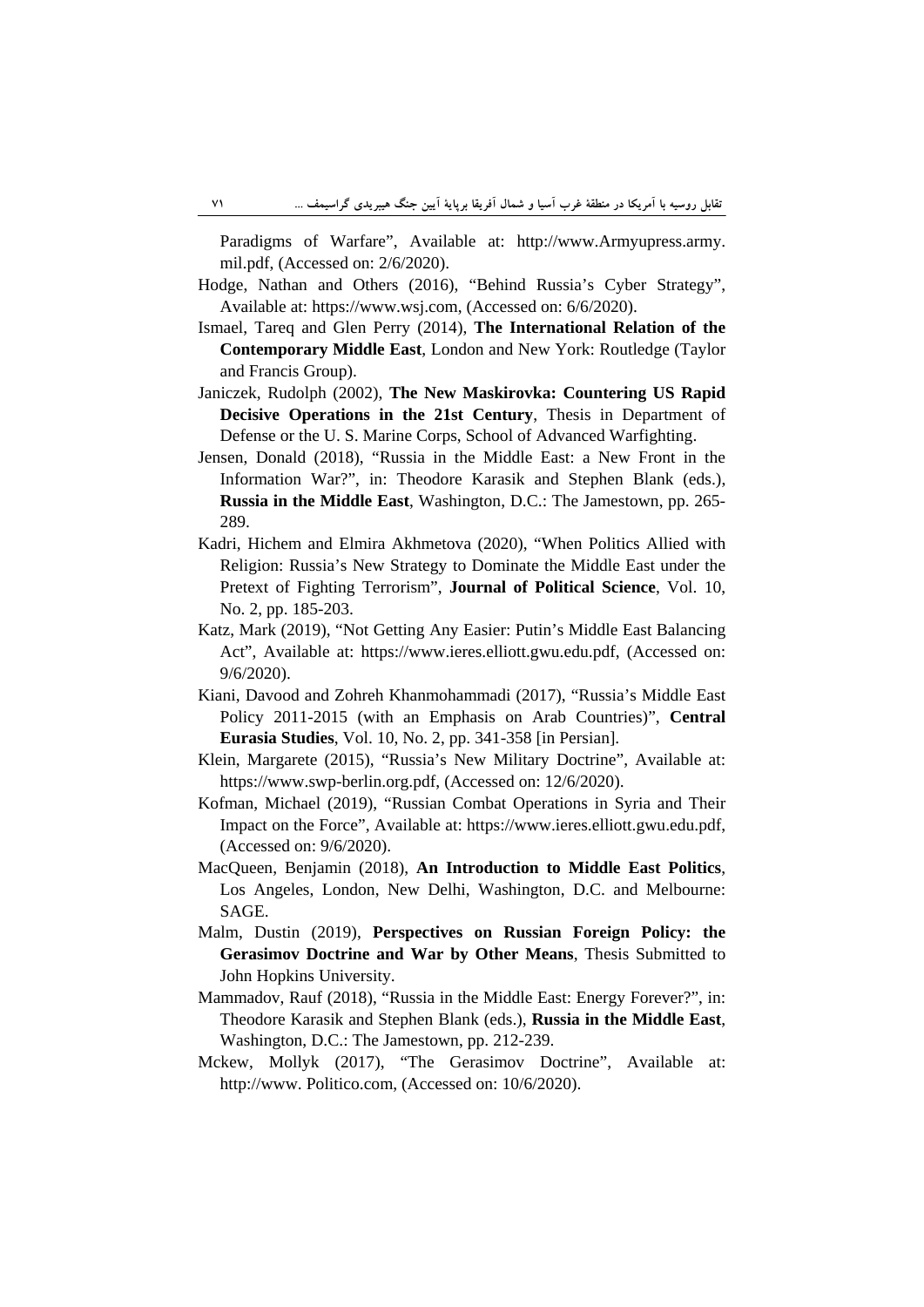- Mulroy, Mick and Eric Oehlerich (2020), "Russia's Middle East: You Probe with Bayonets. If you Find Mush, you Proceed ...", Available at: https://www. mei.edu.pdf, (Accessed on: 11/3/2020).
- Omelicheva, Maria (2019), "Russia in Syria: Reshaping the Global Order or Fighting Terrorism?", Available at: https://www.uu.diva-portal.org.pdf, (Accessed on: 18/6/2020).
- Overland, Indra (2015), "Future Petroleum Geopolitics: Consequences of Climate Policy and Unconventional Oil and Gas", in: Jinyue Yan (ed.), **Clean Energy Systems**, New Jersey: Wiley, pp. 3517-3544.
- Parker, John (2019), **Between Russia and Iran: Room to Pursue American Interests in Syria**, Washington, D.C.: National Defense University Press.
- Rashidi, Ahmad (2019), "Problematic Nature of Russia's Soft Power Discourse", **Central Eurasia Studies**, Vol. 12, No. 1, pp. 74-95 [in Persian].
- Renz, Bettina and Hanna Smith (2016), "Russia and Hybrid Warfare Going beyond the Label", Available at: http://www.stratcomcoe.org.pdf, (Accessed on: 31/5/2020).
- Roberts, James (2015), "Maskirovka 2.0: Hybrid Threat, Hybrid Response", Available at: http://www.apps.dtic.mil.pdf, (Accessed on: 14/4/2020).
- Rumer, Eugene (2019), "The Primakov (Not Gerasimov) Doctrine in Action", Available at: http://www.carnegieendowment.org.pdf, (Accessed on: 19/4/2020).
- "Russia's Hostile Measures" (2020), Available at: http://www.rand.org.pdf, (Accessed on: 13/7/2020).
- Samoudi Pilevar, Alireza (2019), "Areas of Conflict between Russia and the West during Putin's Fourth Term of Presidency", **Central Asia and the Caucasus Studies**, Vol. 25, No. 105, pp. 39-68 [in Persian].
- Shamil Mohammed, Abdul-Khaliq (2020), "The Russian-American Competition in the Middle East after 2011: Future Scenes", **Journal of Al-Frahedis Arts**, Vol. 12, No. 1, pp. 542-562.
- Stepanova, Ekaterina (2018), "Russia's Approach to the Conflict in Libya, the East-West Dimension and the Role of the OSCE", Available at: https://www. researchgate.net.pdf, (Accessed on: 14/5/2020).
- Stewart, Vincent (2017), "Russia Military Power (Building a Military to Support Great Power Aspirations)", Available at: https://www.dia.mil.pdf, (Accessed on: 25/4/2020).
- Sukhankin, Sergey (2018), "Continuing War by Other Means: the Case of Wagner, Russia's Premier Private Military Company in the Middle East",